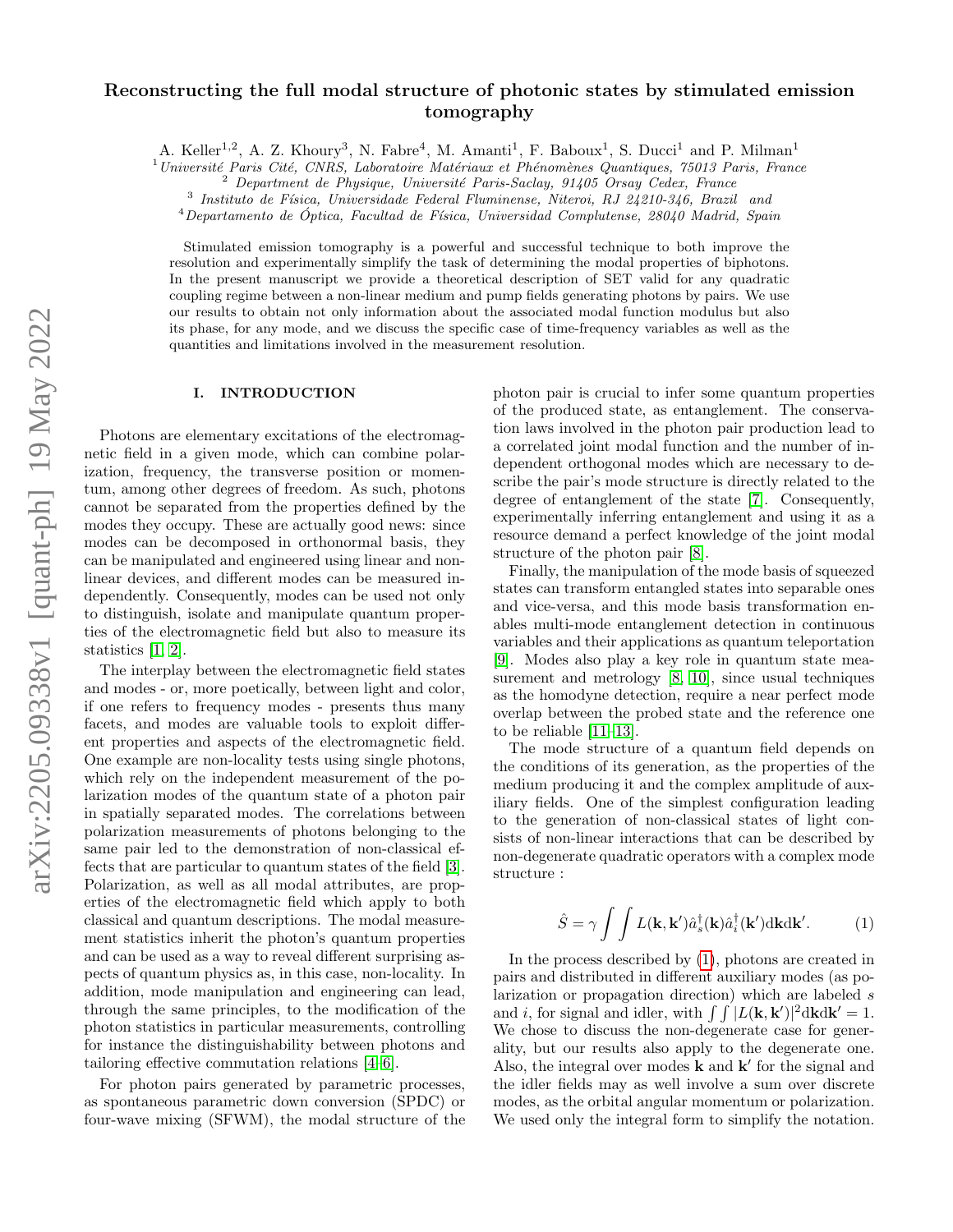In Eq. [\(1\)](#page-0-0),  $\gamma$  is a coupling constant, given by the product of two physically independent quantities, that we call A and  $\chi$ , so that we can write  $\gamma = \mathcal{A}\chi$ . While A depends on physical parameters that can be controlled at each run of an experiment, as the complex amplitude of auxiliary fields,  $\chi$  is a constant that depends on the non-linear device used in the experiment, as the material's size and geometry. The distinction between the two parameters is important since in the present manuscript, we'll always consider that  $|\chi|^2 \ll 1$  (see Appendix A), while  $\gamma$ is arbitrary. In the regime of SPDC,  $\gamma \ll 1$ , and Eq. [\(2\)](#page-1-0) is usually expanded until first order while for relatively large  $\gamma$  we can observe the creation of multimode squeezing. As for the modal function  $L(\mathbf{k}, \mathbf{k}')$ , which is the central point of this manuscript, it is determined by the medium and by the auxiliary fields' spectral properties, but is amplitude-independent.

Eq. [\(1\)](#page-0-0) can describe different physical processes, such as four-wave mixing, or a general parametric process, for instance. In both of the mentioned cases, Eq. [\(1\)](#page-0-0) is an approximation of the non-linear interaction describing the conversion of photons from classical fields (coherent states), called pump(s), into two photons, mediated by a material medium. The complete derivation of Eq. [\(1\)](#page-0-0) can be found in Appendix A, and involves considering that the pump's state remains a coherent state (continuouswave or pulsed) and can be treated as classical during its interaction with the medium. This assumption is important since, in this case, Eq. [\(1\)](#page-0-0) leads to an output quantum state  $|\psi_{\text{out}}\rangle$  that can be written as (see Appendix A)

<span id="page-1-0"></span>
$$
|\psi_{\text{out}}\rangle = e^{\hat{S} - \text{h.c.}} |\psi_{\text{in}}\rangle = \hat{U} |\psi_{\text{in}}\rangle, \qquad (2)
$$

where  $|\psi_{\text{in}}\rangle$  is the total state of the electromagnetic field before the non-linear interaction. So, from Eq. [\(2\)](#page-1-0), we see that if  $|\psi_{\text{in}}\rangle$  is Gaussian,  $|\psi_{\text{out}}\rangle$  will also be Gaussian.

In the present manuscript, we provide general methods to infer full or partial information about the modal function  $L(\mathbf{k}, \mathbf{k}')$  for any mode  $\mathbf{k}, \mathbf{k}'$ , and we discuss in detail the case of the frequency properties of the field. As mentioned, the modal function is an essential ingredient for all the applications based on the non-linear interaction [\(1\)](#page-0-0). In particular, it determines how the produced states can be used as a resource for some quantum information, computation, communication and metrological protocols.

Given the interest of the task, several experimental methods have been proposed so far according to the specific type of mode one wants to access as well as the coupling strength regime. A good overview of the existing techniques can be found in [\[14\]](#page-6-8).

Among these, an interesting approach is stimulated emission tomography (SET). Introduced in [\[15\]](#page-6-9), SET was used with great success to infer mode properties of photon pairs using relatively simple experimental techniques avoiding coincidence counts and low intensity signals and consequently, improving the measurement resolution

and reducing the integration time. SET can be applied to all types of modes, and its main principles are sketched in Fig. [1:](#page-2-0) a pump beam is sent through a non-linear medium, together with a seed beam in mode  $i$ . In its original formulation, the seed beam is prepared in a coherent state in a mode defined by  $\mathbf{k_i'}$  in the support of the idler's mode with resolution  $\delta \mathbf{k}'$ , where  $\delta \mathbf{k}'$  is much narrower that the idler mode's width. Then, the intensity of the signal mode is detected with a resolution  $\delta \mathbf{k}_s$  around a given value  $k_s$ . The main result of [\[15\]](#page-6-9) is to show that the obtained intensity is proportional to the coincidence detection of photon pairs that are produced in the spontaneous regime, i.e., in the absence of a seed beam. The proportionality factor is given by the intensity of the seed beam, and this is the reason for the signal to noise improvement. Also, since the intensity of the seed beam is known, one can easily recover from this measurement the absolute value of the modal function of the produced two-mode state,  $|L(\mathbf{k_s}, \mathbf{k'_i})|^2$  at points  $\mathbf{k_s}$ ,  $\mathbf{k'_i}$  defined by the seed mode choice and the signal beam mode selective detection.

Using SET to obtain full phase and amplitude information about the modal function associated to the signal and idler beams requires different experimental resources according to the mode one is interested in. SET can be straightforwardly used to completely characterize the polarization state generated in a non-linear process [\[16\]](#page-6-10), since by changing the polarization of the seed beam and the one of the detected signal field, one can reconstruct the full two-photon polarization state with intensity measurements only. This idea can be extended to other degrees of freedom, as propagation direction, by discretizing them, as was done in [\[17\]](#page-6-11).

As for the field's spectral properties, the situation is trickier, since it's experimentally challenging to manipulate and shape the seed so as to provide information about the phase of the spectral function of the produced photons with intensity measurements only. A clever solution for this was provided in [\[18\]](#page-6-12), where the authors use a same classical beam as pump, seed and as a phase reference pulse. The original field is decomposed, multiplexed and chirped, and the field generated through the nonlinear interaction is made to interfere with the reference beam with a phase difference that can be experimentally adjusted. The detected signal has the same form as one of the outputs of an interferometer, so by combining output signals with different phase choices, one reaches a result which is proportional to the photon pair's Joint Spectral Amplitude (JSA),  $L(\mathbf{k}, \mathbf{k}') = L(\omega, \omega')$ . Alternative techniques to obtain phase information [\[19\]](#page-6-13) and complement the SET measurements in its original formulation were also proposed and implemented in [\[20–](#page-6-14)[23\]](#page-6-15), but they require using coincidence measurements as well.

Our work consists of a general way to extend the SET technique to provide, for arbitrary modes, full information about the produced field's modal function without the need to perform coincidence detection. In order to do so, we present a slightly different theoretical model for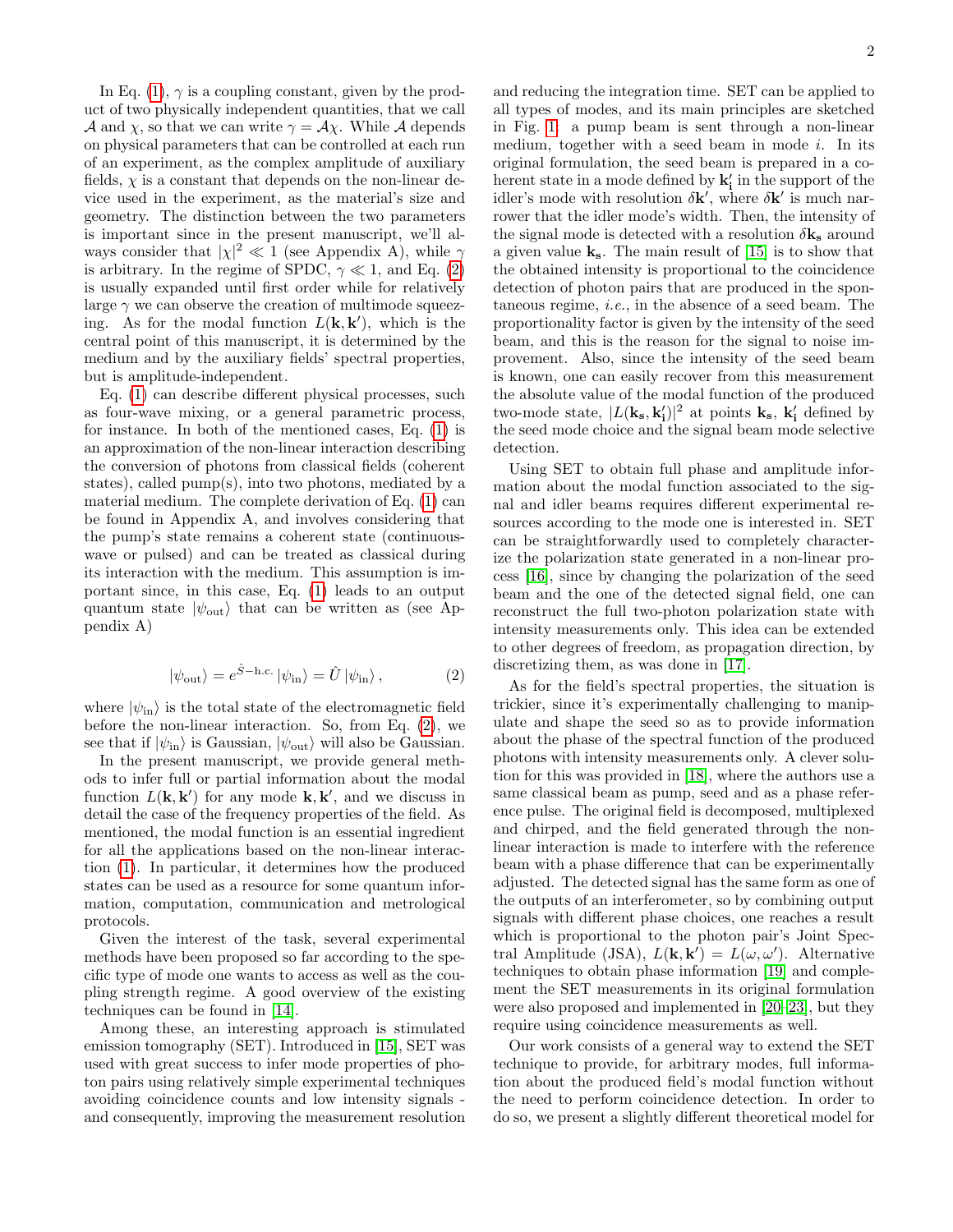the output field produced by the non-linear interaction than the one used in the literature [\[15,](#page-6-9) [24\]](#page-6-16). Furthermore, we consider the exact output state for an arbitrary coupling regime (arbitrary value of  $\gamma$  in Eq. [\(1\)](#page-0-0)). The reasons for these modifications are twofold: first of all, since SET relies on classical intensity measurements, all the involved operations, interactions and elements are Gaussian. Thus, using in any step of the model non-Gaussian states may be confusing and inaccurate. The output state in the SET configuration is Gaussian, and must be considered as such, in spite of the fact that the spontaneous regime combined with post-selection by coincidence detection produces a non-Gaussian state, as is usually the case in SPDC. Secondly, keeping the full evolution operator in Eq. [\(2\)](#page-1-0) enables extending SET to other experimental situations that operate in different coupling regimes where multi-mode squeezed states can be produced. Interestingly, we'll see that leaving the interaction strength arbitrary does not change significantly the results obtained in [\[15\]](#page-6-9), which can be of course perfectly recovered by making a low-intensity expansion.

We will thus present in the following the exact calculation of the signal intensity detection in the stimulated regime, using methods similar to the ones of [\[15,](#page-6-9) [24,](#page-6-16) [25\]](#page-6-17). In addition, we'll use our results to propose a method to interferometrically measure either the full modal function, including phase information, or its Fourier transform, according to the choice made on the seed's spectral properties. We'll see that the conditions on the seed's spectrum so as to unveil the modal function or its Fourier transform are not exactly the same as in [\[15,](#page-6-9) [18\]](#page-6-12) nor are simply the Fourier analogous to them. They are rather the analog of a two-party spectral homodyne detection.

The manuscript is organized as follows: Section [II](#page-2-1) is devoted to the direct detection of the signal field, in the same spirit as the original formulation of SET. This section is important to fix notations and establish the main differences between our approach and the one of [\[15\]](#page-6-9). In section [III](#page-3-0) we use the obtained results to develop the principles of the interferometric detection. Finally, in Section [IV,](#page-5-3) we discuss the particular case of frequency and time measurements.

#### <span id="page-2-1"></span>II. DIRECT DETECTION

The first measurement configuration we study is the same as in the original paper [\[15\]](#page-6-9), but with a slightly different approach. First of all, we consider that the nonlinear interaction between the medium and the pumpbeam can be described by the unitary operator [\(2\)](#page-1-0).

The unitary operator is thus applied to the system's initial state  $|\psi_{\text{in}}\rangle$ , given by the vacuum state displaced by the seed, which is in a coherent state:  $|\psi_o\rangle = D(\alpha)|0\rangle$ , where  $\alpha$  is the complex amplitude of a coherent state in the seed's mode (See Appendix A for a derivation). The seed mode  $\alpha$  can also be represented as a superposition of modes. More specifically, the associated multimode



<span id="page-2-0"></span>FIG. 1. Schematic of the Stimulated Emission Tomography (SET).

displacement operator is given by

$$
\hat{D}(\alpha) = e^{\int (\hat{a}(\mathbf{k})\alpha(\mathbf{k}) - \hat{a}^\dagger(\mathbf{k})\alpha^*(\mathbf{k})) \mathrm{d}\mathbf{k}},\tag{3}
$$

where  $|\alpha|^2 = \int |\alpha(\mathbf{k})|^2 d\mathbf{k}$ . Thus, the state obtained by the application of [\(2\)](#page-1-0) to the seeded state  $|\psi_{o}\rangle$  is given by

<span id="page-2-2"></span>
$$
|\psi\rangle = \hat{U}\hat{D}(\alpha)|0\rangle.
$$
 (4)

As we can see in Appendix A, this expression can be obtained using the asymptotic treatment of [\[25\]](#page-6-17), with no other assumption than the undepleted pump regime, which is justified when  $|\chi|^2 \ll 1$  (recall that  $\gamma = \mathcal{A}\chi$ ).

We can now rewrite the operators appearing in Eq. [\(4\)](#page-2-2) as  $\hat{D}(\alpha)\hat{D}^{\dagger}(\alpha)\hat{U}\hat{D}(\alpha)|0\rangle$  and consider that the seed's mode is orthogonal to the signal's. As a result, the former does not affect the latter and:

$$
\hat{D}^{\dagger}(\alpha)\hat{U}\hat{D}(\alpha) = \tilde{\hat{U}} =
$$
\n
$$
e^{\gamma \int \int L(\mathbf{k}, \mathbf{k}') \hat{a}_{s}^{\dagger}(\mathbf{k}) \left[\hat{a}_{i}^{\dagger}(\mathbf{k}') + \alpha(\mathbf{k}')\right] d\mathbf{k} d\mathbf{k}' - h.c.}
$$
\n(5)

If the signal mode is detected close to a given value  ${\bf k'_s},$ with a measurement resolution  $\delta \mathbf{k}'_{s}$ , the intensity of the detected signal can be expressed as:

<span id="page-2-3"></span>
$$
\langle \hat{a}_{s}^{\dagger}(\mathbf{k}_{s})\hat{a}_{s}(\mathbf{k}_{s})\rangle\delta\mathbf{k}_{s} = \langle 0|\tilde{\hat{U}}^{\dagger}\hat{a}_{s}^{\dagger}(\mathbf{k}_{s})\hat{a}_{s}(\mathbf{k}_{s})\tilde{\hat{U}}|0\rangle\delta\mathbf{k}_{s}, \quad (6)
$$

where we have used that  $\hat{a}(\mathbf{k_s}), \hat{a}^\dagger(\mathbf{k'_i})\big]$  $= 0$ and that the displacement operator associated to the seed commutes with the signal modes. Since  $[\hat{a}(\mathbf{k}), \hat{a}^{\dagger}(\mathbf{k}')] = \delta(\mathbf{k} - \mathbf{k}'), \ \tilde{\hat{U}}^{\dagger}$  can be re- $\text{expressed as } \tilde{\hat{U}}'^{\dagger} = e^{\gamma \hat{a}_s^{\dagger}(\mathbf{k_s})(\hat{b}_o^{\dagger}(\mathbf{k_s}) + \alpha_{\text{SET}}(\mathbf{k_s})) - h.c.},$ with  $\hat{b}^{\dagger}_{o}(\mathbf{k_s}) = \int L(\mathbf{k_s}, \mathbf{k}') \hat{a}^{\dagger}_{i}(\mathbf{k}') d\mathbf{k}'$  and  $\alpha_{\text{SET}}(\mathbf{k_s}) =$  $\int L(\mathbf{k_s}, \mathbf{k}') \alpha(\mathbf{k}') d\mathbf{k}'$ . We see that  $\alpha_{\text{SET}}$  is the amplitude of the seed beam modified by the modal function of the signal and the idler beams.

The non-linear medium produces a Bogoliubov transformation between the created signal mode  $\hat{a}_s$  and the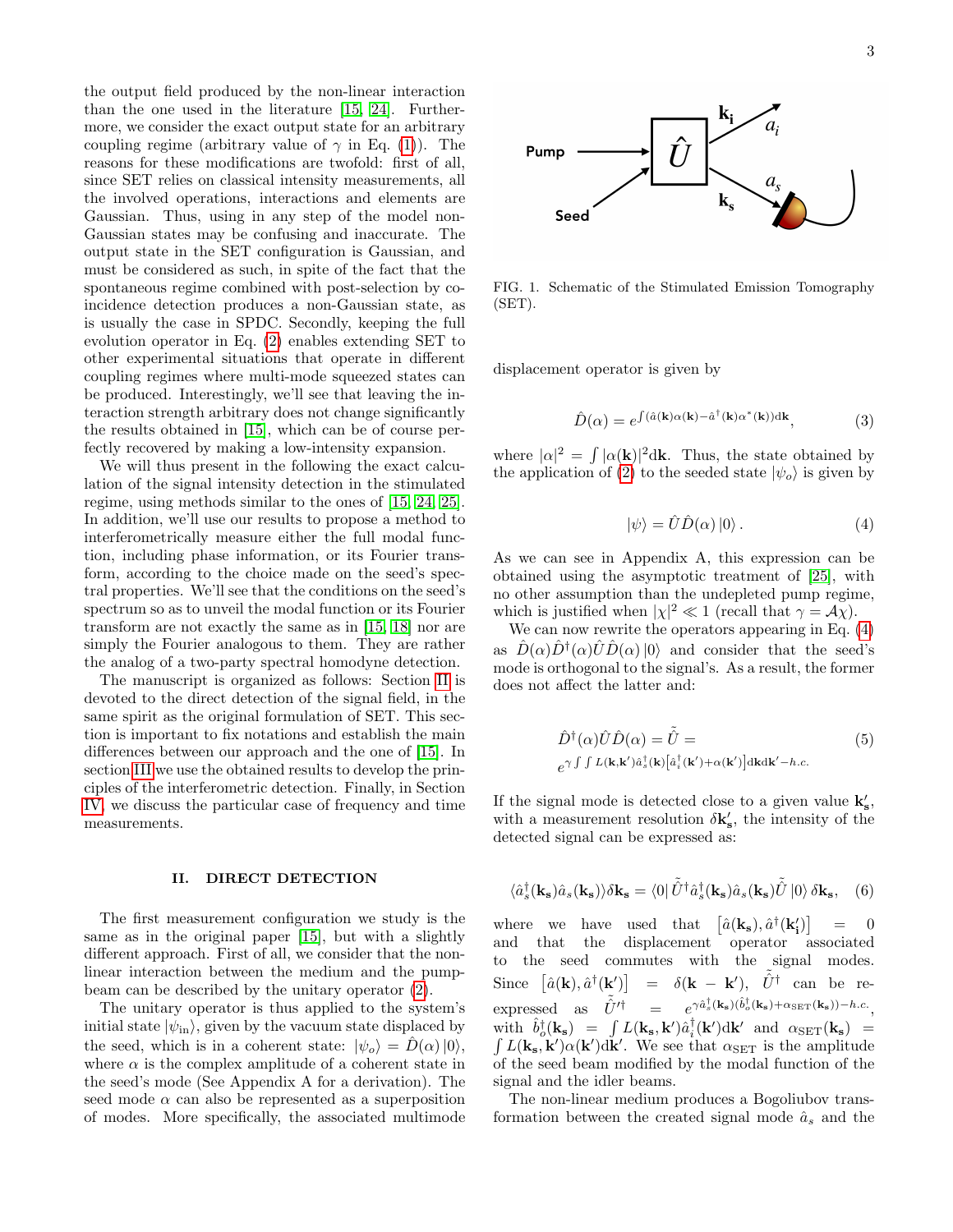transformed idler mode displaced by the seed  $\hat{b}_0(\mathbf{k_s})$  +  $\alpha_{\rm SET}(\mathbf{k_s})$  such that:  $\tilde{\hat{U}}'{}^{\dagger} \hat{a}_{s}^{\dagger}(\mathbf{k_s}) \tilde{\hat{U}}' = u \hat{a}_{s}^{\dagger}(\mathbf{k_s}) + v^* (\hat{b}_{o}(\mathbf{k_s}) +$  $\alpha_{\rm SET}^*$ ) and  $\tilde{\hat{U}}'$ <sup>†</sup> $\hat{a}_s(\mathbf{k_s})\tilde{\hat{U}}' = u^*\hat{a}(\mathbf{k_s}) + v(\hat{b}_o^{\dagger}(\mathbf{k_s}) + \alpha_{\rm SET}(\mathbf{k_s})),$ with  $v = \sinh(|\gamma|)$ ,  $u = e^{i\theta} \cosh(|\gamma|)$  and  $\gamma = |\gamma|e^{i\frac{\theta}{2}}$  [\[26\]](#page-6-18). Eq. [\(6\)](#page-2-3) then becomes:

<span id="page-3-1"></span>
$$
\langle \hat{a}_s^{\dagger}(\mathbf{k_s})\hat{a}_s(\mathbf{k_s})\rangle \delta \mathbf{k_s} = |v|^2 (1 + |\alpha_{\rm SET}(\mathbf{k_s})|^2) \delta \mathbf{k_s}.
$$
 (7)

The first term in the r.h.s. of Eq. [\(7\)](#page-3-1) is the spontaneous emission term, and the second one is the so-called stimulated one, which contains information about the modal function  $L(\mathbf{k}, \mathbf{k}')$ . If we take a very narrow seed around a given mode  $\mathbf{k}''_i$ , which corresponds to the situation stud-ied in [\[15,](#page-6-9) [27\]](#page-6-19), we have that  $\alpha_{\text{SET}}(\mathbf{k_s}) \approx \alpha(\mathbf{k''_i}) L(\mathbf{k_s}, \mathbf{k''_i}),$ while an approximately flat spectrum will lead to the marginal of the spectral intensity:  $\langle \hat{a}^{\dagger}(\mathbf{k_s})\hat{a}(\mathbf{k_s})\rangle \delta \mathbf{k_s} \approx$  $|\alpha|^2 |\int L({\bf k_s,k'}) {\rm d}{\bf k'}|^2 \delta {\bf k_s}.$ 

The obtained result does not rely on any approximation regarding the effective coupling factor  $\gamma$ , so it can be applied to any coupling regime. This point is important because we haven't neglected, in the calculation, any term of the Gaussian state produced by the pump and the seed interaction. It's interesting to notice that even though [\(7\)](#page-3-1) uses the exact evolution operators, the obtained result in the weak coupling regime matches the one of [\[15\]](#page-6-9), since in this case we can approximate  $|v|^2 \approx |\gamma|^2$ and neglect the spontaneous term for  $|\alpha_{\text{SET}}(\mathbf{k_s})|^2 \gg 1$ . We recall that from this result it is not obvious to obtain information about the phase of the function  $L(\mathbf{k_s}, \mathbf{k''_i})$  for any mode.

We now use the output state Eq. [\(4\)](#page-2-2) as the inputs of an interferometer.

## <span id="page-3-0"></span>III. INTERFEROMETRIC DETECTION

In this section we use the results obtained in the previous section in a configuration which leads to the direct measurement of the full joint modal function  $L(\mathbf{k}, \mathbf{k}')$  of signal and idler beams. For such, we assume that the signal and the idler fields are spatially separated and serve as the inputs of an interferometer. Then, the two modes are combined in a balanced beam-splitter, and the intensities of the output fields in modes A and B are detected.

The field operators in the input modes s and i are combined as follows:  $\hat{a}_A(\mathbf{k}) = (\hat{a}_s(\mathbf{k}) + \hat{a}_i(\mathbf{k}))/\sqrt{2}$  and  $\hat{a}_B(\mathbf{k}) = (\hat{a}_s(\mathbf{k}) - \hat{a}_i(\mathbf{k}))/\sqrt{2}$ . The difference between the field intensities detected at each one of the two output ports of the interferometer can be expressed as:

<span id="page-3-2"></span>
$$
\langle (\hat{N}_A - \hat{N}_B) \rangle = \int \langle (\hat{a}_A^{\dagger}(\mathbf{k}) \hat{a}_A(\mathbf{k}) - \hat{a}_B^{\dagger}(\mathbf{k}) \hat{a}_B(\mathbf{k})) \rangle d\mathbf{k} =
$$

$$
\int \langle (\hat{a}_s^{\dagger}(\mathbf{k}) \hat{a}_i(\mathbf{k}) - \hat{a}_i^{\dagger}(\mathbf{k}) \hat{a}_s(\mathbf{k})) \rangle d\mathbf{k}.
$$
 (8)

which is thus the measurement of the non-resolved modal cross-correlation of the signal and idler fields. Taking

into account that  $\langle (\hat{N}_A - \hat{N}_B) \rangle = \langle 0 | \hat{D}^{\dagger}(\alpha) \hat{U}^{\dagger} (\hat{N}_A - \hat{N}_B) \rangle$  $(N_B)U\hat{D}(\alpha)|0\rangle$  and using Eqs. [\(1\)](#page-0-0) and [\(2\)](#page-1-0), Eq. [\(8\)](#page-3-2) becomes:

$$
\langle (\hat{N}_A - \hat{N}_B) \rangle = \langle 0 | \int (u \hat{a}_s^\dagger(\mathbf{k}) + v^* (\hat{b}_o(\mathbf{k_s}) + \alpha_{\text{SET}}^*(\mathbf{k_s}))) \times (u^* (\hat{a}_i(\mathbf{k}) + \alpha^*(\mathbf{k})) + v \hat{c}_o^\dagger(\mathbf{k})) \, \mathrm{d}\mathbf{k} + h.c.) \, |0\rangle \,, \tag{9}
$$

where we have defined the mode  $\frac{1}{\rho}(\mathbf{k})$  = where we have defined the mode  $c_o^b$ <br> $\int L^*(\mathbf{k}, \mathbf{k}') \hat{a}_s^{\dagger}(\mathbf{k}') d\mathbf{k}'$ .

All the operators applied to the vacuum vanish, and operators  $\hat{b}_o(\mathbf{k}_s)$  and  $\hat{c}_o(\mathbf{k})$  are relative to orthogonal (commuting) modes, so we have, finally:

<span id="page-3-3"></span>
$$
\langle (\hat{N}_A - \hat{N}_B) \rangle = 2\text{Re}\left[ uv \int \int L(\mathbf{k}, \mathbf{k}') \alpha(\mathbf{k}) \alpha(\mathbf{k}') d\mathbf{k} d\mathbf{k}' \right].
$$
\n(10)

A first comment on Eq. [\(10\)](#page-3-3) is that even though it relates to the real part of a function, one can easily access the imaginary part of this function by simply changing the phase of the signal beam, which can be done with standard experimental techniques.

We can see that Eq. [\(10\)](#page-3-3) does not provide full information about the modal function  $L(\mathbf{k}, \mathbf{k}')$ . Nevertheless, studying some particular cases can be helpful to gain some intuition, and find out how to experimentally access this function.

To start with, let's suppose that the seed field's modal distribution is much broader than the width of the function  $L(\mathbf{k}, \mathbf{k}')$ , and that it's nearly flat in the region of the support of  $L(\mathbf{k}, \mathbf{k}')$ . In this case, we can take the seed out of the integral in Eq. [\(10\)](#page-3-3), which becomes:

<span id="page-3-4"></span>
$$
\langle (\hat{N}_A - \hat{N}_B) \rangle = 2 \text{Re} \left[ \mathcal{B}^2 u v \int \int L(\mathbf{k}, \mathbf{k}') d\mathbf{k} d\mathbf{k}' \right] =
$$
  
2 \text{Re} \left[ \mathcal{B}^2 u v \tilde{L}(0, 0) \right], (11)

where  $\tilde{L}(\mathbf{q}, \mathbf{q}') = \int \int L(\mathbf{k}, \mathbf{k}') e^{i\mathbf{q}\mathbf{k}} e^{i\mathbf{q}'\mathbf{k}'} d\mathbf{k} d\mathbf{k}'$  is the Fourier transform of the function  $L(\mathbf{k}, \mathbf{k}')$  and  $\beta$  is the value of the amplitude of the seed which is taken as a constant for **k** and **k**' in the support of  $L(\mathbf{k}, \mathbf{k}')$ .

Eq. [\(11\)](#page-3-4) provides information about only one point of the modal distribution's Fourier transform, given by  $\mathbf{q} = \mathbf{q}' = 0$ . Of course this is not enough to completely characterize the modal state of the produced field. Accessing the whole modal function's Fourier transform requires measuring all the points of the function  $\tilde{L}(\mathbf{q}, \mathbf{q}')$ . In order to do so, we will adapt the interferometer as depicted in Fig. [2.](#page-4-0)

We first apply a phase difference between the two arms of the interferometer and, say, the idler mode is transformed as  $\hat{a}_i(\mathbf{k}) \to \hat{U}^{\dagger}_{\mathbf{q}_{\eta}} \hat{a}_i(\mathbf{k}) \hat{U}_{\mathbf{q}_{\eta}}$ , where  $\hat{U}^{\dagger}_{\mathbf{q}_{\eta}}$  is the unitary operator that implements a phase difference between the two arms of the interferometer. This phase can be considered to be proportional to a parameter  $\mathbf{q}_\eta$ . By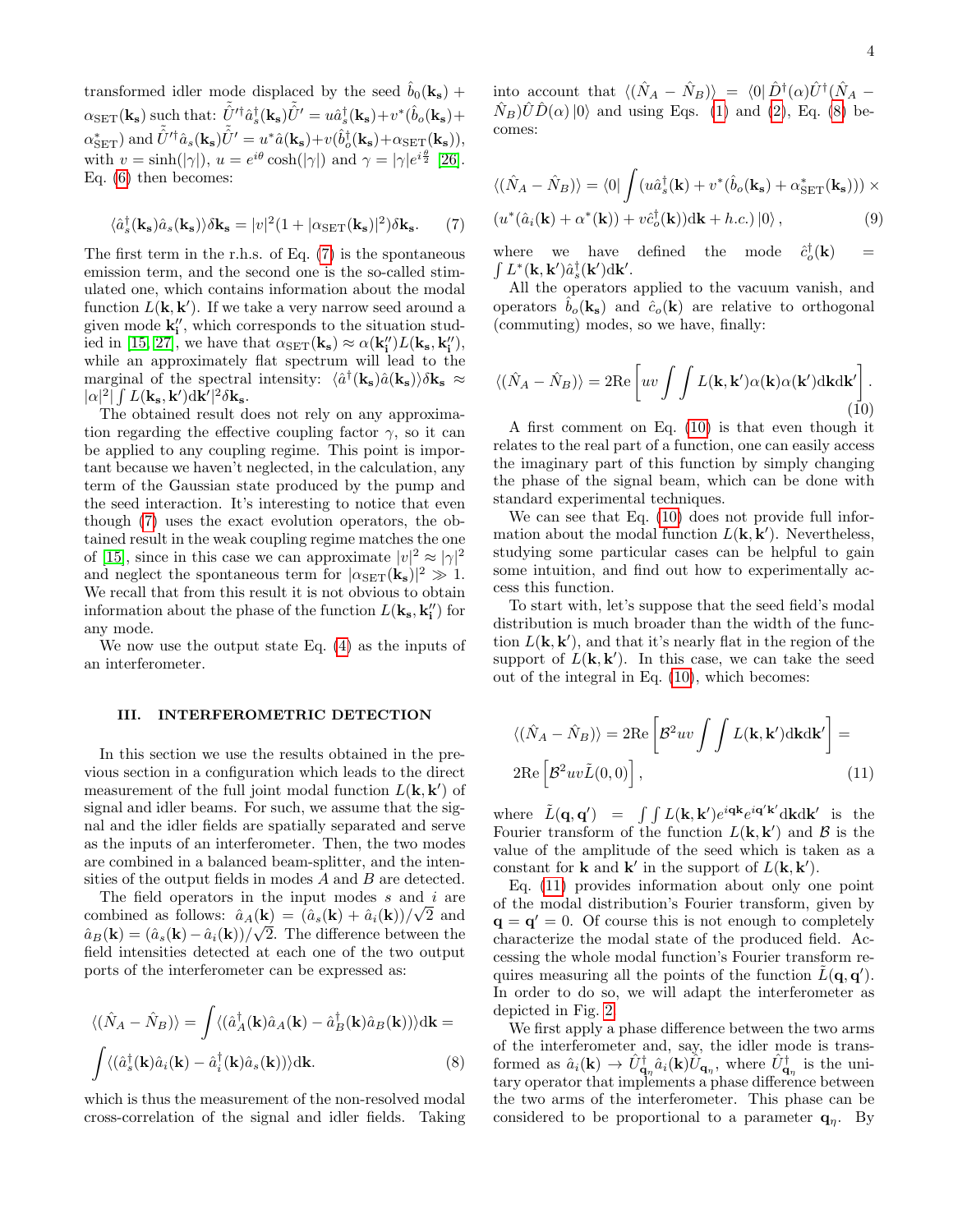

<span id="page-4-0"></span>FIG. 2. Interferometric detection for the joint temporal amplitude (JTA). In the time-frequency case, the parameters are  $q_{\sigma} \equiv \tau$ ,  $q_{\eta} \equiv t$  and BS stands for beam-splitter.

choosing  $\hat{U}_{\mathbf{q}_{\eta}}$  such that  $\hat{U}_{\mathbf{q}_{\eta}}^{\dagger} \hat{a}_i(\mathbf{k}) \hat{U}_{\mathbf{q}_{\eta}} = e^{i\mathbf{k}\mathbf{q}_{\eta}} \hat{a}_i(\mathbf{k})$ , it's easy to check that Eq. [\(10\)](#page-3-3) becomes:

$$
\langle (\hat{N}_A - \hat{N}_B) \rangle = 2\text{Re}\left[ uv \int \int L(\mathbf{k}, \mathbf{k}') \alpha(\mathbf{k}) \alpha(\mathbf{k}') e^{i\mathbf{k}' \mathbf{q}_{\eta}} d\mathbf{k} d\mathbf{k}' \right]
$$
(12)

We can now add another phase factor, but this time to the seed pulse, and before it interacts with the nonlinear medium. This corresponds to providing a relative phase factor of  $q_{\sigma}$  between the seed and the pump beam, so that  $\alpha(\mathbf{k}) \to \alpha(\mathbf{k})e^{i\mathbf{k}\mathbf{q}_{\sigma}}$ . The complete measurement scheme is represented in Fig. [2,](#page-4-0) where all the phase factors are identified. It consists of a configuration analogous to the one implemented in [\[28,](#page-6-20) [29\]](#page-6-21), where it is shown that transformations implemented to the seed's transverse field profile are transferred to the signal's one.

The produced output signal is then given by:

<span id="page-4-1"></span>
$$
\langle (\hat{N}_A - \hat{N}_B) \rangle = \tilde{S}(\mathbf{q}_\eta, \mathbf{q}_\sigma + \mathbf{q}_\eta) = \qquad (13)
$$
  
2Re  $\left[ uv \int \int L(\mathbf{k}, \mathbf{k}') \alpha(\mathbf{k}) e^{i\mathbf{k}\mathbf{q}_\eta} \alpha(\mathbf{k}') e^{i\mathbf{k}'\mathbf{q}_\sigma} e^{i\mathbf{k}'\mathbf{q}_\eta} d\mathbf{k} d\mathbf{k}' \right],$ 

where  $S(\mathbf{q_1}, \mathbf{q_2})$  is the Fourier transform of the function  $L(\mathbf{k_1}, \mathbf{k_2})\alpha(\mathbf{k_1})\alpha(\mathbf{k_2})$ . As previously, we first discuss the situation of a seed beam with a broad and flat modal distribution, which leads directly to:

<span id="page-4-2"></span>
$$
\langle (\hat{N}_A - \hat{N}_B) \rangle = \tilde{L}(\mathbf{q}_\eta, \mathbf{q}_\sigma + \mathbf{q}_\eta) =
$$
\n
$$
2\text{Re}\left[ uv\mathcal{B}^2 \int \int L(\mathbf{k}, \mathbf{k}') e^{i\mathbf{k}\mathbf{q}_\eta} e^{i\mathbf{k}'\mathbf{q}_\eta} e^{i\mathbf{k}'\mathbf{q}_\sigma} d\mathbf{k} d\mathbf{k}' \right].
$$
\n(14)

The function  $\tilde{L}(\mathbf{q}_n, \mathbf{q}_{\sigma} + \mathbf{q}_n)$  is the Fourier transform of the modal function  $\hat{L}(\mathbf{k}, \mathbf{k}')$  at points  $\mathbf{q}_{\eta}$  and  $\mathbf{q}_{\sigma} + \mathbf{q}_{\eta}$ . As a consequence, once the imaginary part of  $L(\mathbf{q}_n, \mathbf{q}_{\sigma} + \mathbf{q}_n)$ is also measured, the proposed scheme enables the complete measurement of the modal function  $L(\mathbf{k}, \mathbf{k}')$  and/or its Fourier transform, including its phase information. We can see that the required modal properties of the . one. This is somehow intuitive, since in the direct detecseed are the opposite of the ones used in the direct detection configuration. While in that case the seed was supposed to have a narrow modal distribution, in the present one we considered it to have a broad, nearly flat tion configuration we accessed the absolute value of the function  $\tilde{L}(\mathbf{k}, \mathbf{k}')$ , while in the interferometric set-up we can measure its Fourier transform  $\tilde{L}(\mathbf{q}_n, \mathbf{q}_{\sigma} + \mathbf{q}_n)$ .

As a matter of fact, the flat modal distribution requirement can be loosen, since one can use the measured signal [\(13\)](#page-4-1) at different points and invert it to to obtain  $L(\mathbf{k}, \mathbf{k}')$ (provided that the seed's spectrum is known, of course). Another option is to simply perform the deconvolution of the  $\tilde{\alpha}(\mathbf{q})$  functions (the Fourier transform of the  $\alpha(\mathbf{k})$ functions) from Eq.  $(13)$ . Supposing that we have measured both real and imaginary parts of the signal, and defining

$$
\tilde{S}(\mathbf{q}_{\eta}, \mathbf{q}_{\eta} + \mathbf{q}_{\sigma}) = (15)
$$
\n
$$
2uv \int \int L(\mathbf{k}, \mathbf{k}') \alpha(\mathbf{k}') \alpha(\mathbf{k}) e^{i\mathbf{k}\mathbf{q}_{\eta}} e^{i\mathbf{k}'\mathbf{q}_{\eta}} e^{i\mathbf{k}'\mathbf{q}_{\sigma}} d\mathbf{k} d\mathbf{k}',
$$

we have that

$$
L(\mathbf{k}, \mathbf{k}') = \frac{1}{8\pi^2 uv} \frac{\int \int \tilde{S}(\mathbf{q}_\eta, \mathbf{q}_\sigma) e^{-i\mathbf{k}\mathbf{q}_\eta} e^{-i\mathbf{k}'\mathbf{q}_\eta} e^{-i\mathbf{k}'\mathbf{q}_\sigma} d\mathbf{k} d\mathbf{k}'}{\alpha(\mathbf{k}')\alpha(\mathbf{k})},
$$
(16)

thus providing a direct measurement of the modal function at all points.

As a conclusion, we have presented a general method to directly measure the function  $L(\mathbf{k}, \mathbf{k}')$  and its Fourier transform. The proposed solution provides all the modal properties associated to the field produced by a quadratic interaction between a non-linear medium and a pump beam using intensity measurements only, circumventing coincidence measurements. Our method is general and applies to any degree of freedom of the electromagnetic field, as well as to arbitrary coupling strength regime in the undepleted pump approximation. A discussion on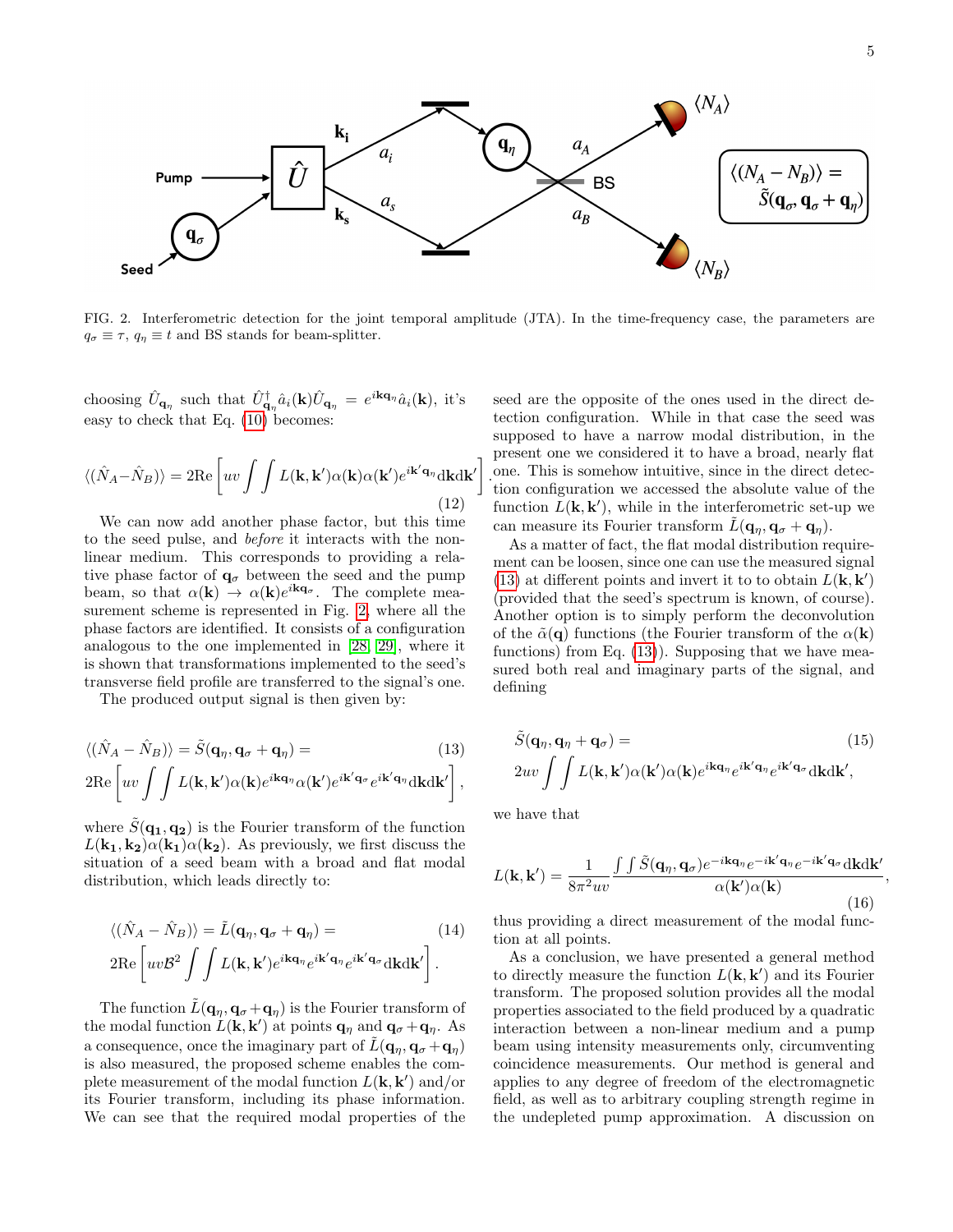precision and sampling requirements and the effects of noise and measurement imperfections can be found in Appendix B.

# <span id="page-5-3"></span>IV. JOINT TEMPORAL AMPLITUDE RECONSTRUCTION

We now study in details the case of frequency and time modes, which is particularly interesting due to the experimental difficulties in manipulating these degrees of freedom, and thus measuring the modal function in all points with phase information, when compared for instance to the polarization or the transverse position and momentum. Also, frequency modes and states have many applications in different experimental set-ups described by the interaction Eq. [\(2\)](#page-1-0). In the intense pump coupling regime, for instance, it is possible to create multimode squeezed states of the radiation both in the bulk or in the circuit configurations [\[13,](#page-6-7) [30–](#page-6-22)[33\]](#page-6-23), and the choice of different frequency mode basis adapt the squeezed and highly mode-entangled produced state [\[34,](#page-6-24) [35\]](#page-6-25) to applications as quantum metrology, quantum information and quantum communication.

In the weak coupling regime, as the SPDC one, frequency also plays an important role. In this case, the unitary operator [\(2\)](#page-1-0) is expanded until the first order and the produced state is post-selected by coincidence measurements, which excludes the vacuum part of the state. The resulting post-selected state becomes a valuable nongaussian resource in quantum optics and quantum information. This state can be, for instance, highly entangled in different modes, as polarization - that can be used to encode qubits - or frequency - that can be used to encode qubits, qudits [\[36,](#page-6-26) [37\]](#page-7-0), or for continuous variables for quantum computing [\[38](#page-7-1)[–40\]](#page-7-2) and metrology [\[41\]](#page-7-3).

In order to analyze the time and frequency modes case, we change notations so that  $L(\mathbf{k}, \mathbf{k}') \equiv L(\omega, \omega')$ and  $\tilde{L}(\mathbf{q}_n, \mathbf{q}_\sigma) \equiv \tilde{L}(\tau, t)$  are, respectively, the JSA and the Joint Temporal Amplitude (JTA). ln order to do so, we now identify how the different terms appearing in Eq. [\(13\)](#page-4-1) can be experimentally implemented. The first point to be addressed is the pump's spectral width. By inverting Eq. [\(13\)](#page-4-1) and using this Section's notation, we see that

$$
L(\omega, \omega') = \frac{1}{8\pi^2 uv} \frac{\int \int \tilde{S}(\tau, t + \tau) e^{-i\tau \omega} e^{-i(t + \tau)\omega'} dt d\tau}{\alpha(\omega)\alpha(\omega')}
$$
(17)

can be inferred by varying t and  $\tau$  and reconstructing

 $S(\tau, t+\tau)$  from the measurement results. Of course,  $\alpha(\omega)$ should be known, and it must have a support larger than the one of  $L(\omega, \omega')$ , otherwise  $\tilde{S}(\tau, t + \tau)$  cannot be reconstructed.

The second point to be discussed is how to implement the temporal delay  $\tau$ . This term is associated to an optical path difference between the pump and the seed (see Fig. [2\)](#page-4-0). We can for instance assume that both pump and seed come from the same laser and the pump is frequency doubled while the seed is attenuated. In this case, we ensure the phase coherence between both classical beams, and the possibility to choose the relative phase proportional to the parameter  $\tau$  between both wave-packets. This time delay between pump and seed beams can occur before the non-linear interaction, and is inherited by the photons created by it. This is a situation similar to the one studied in [\[28\]](#page-6-20) but in the context of the beam's transverse profile.

Finally, experimentally, the phase difference proportional to the time delay  $t$  can be obtained *after* the nonlinear interaction by placing an optical path difference in the idler's arm, as is usually done in interferometers.

Of course, one cannot determine t and  $\tau$  with infinite precision. A discussion of the experimental requirements can be found in [B1](#page-11-0) for arbitrary modes, together with the main idea of how to sample results experimentally.

As a final comment, the proposed method can also, in principle, be used to directly infer the JSA from the JTA simply by reversing the roles of frequency and time in the discussion above.

### V. DISCUSSION AND CONCLUSION

We have extended the idea of SET to arbitrary intensity regimes, avoiding approximations other than the undepleted pump one. From our results, we have proposed a method to obtain full phase information about the modal function of the field produced by a non-linear quadratic interaction using an interferometric configuration. The obtained results are analogous to a two dimensional homodyne detection but acting on the mode profile of the field instead of its quadratures. We have discussed in detail the case of the time and spectral properties of the field as well as the role of noise and imperfections (see Appendix B).

We believe that the present contribution will be useful to different experimental configurations and set-ups where the modal properties of the field play a role for quantum information, metrology and imaging.

- <span id="page-5-0"></span>[1] C. Fabre and N. Treps, Modes and states in quantum optics, [Rev. Mod. Phys.](https://doi.org/10.1103/RevModPhys.92.035005) 92, 035005 (2020).
- <span id="page-5-1"></span>[2] O. Morin, C. Fabre, and J. Laurat, Experimentally accessing the optimal temporal mode of traveling quantum

light states, [Phys. Rev. Lett.](https://doi.org/10.1103/PhysRevLett.111.213602) 111, 213602 (2013).

<span id="page-5-2"></span>[3] A. Aspect, P. Grangier, and G. Roger, Experimental realization of einstein-podolsky-rosen-bohm Gedankenexperiment : A new violation of bell's inequalities, [Phys. Rev.](https://doi.org/10.1103/PhysRevLett.49.91)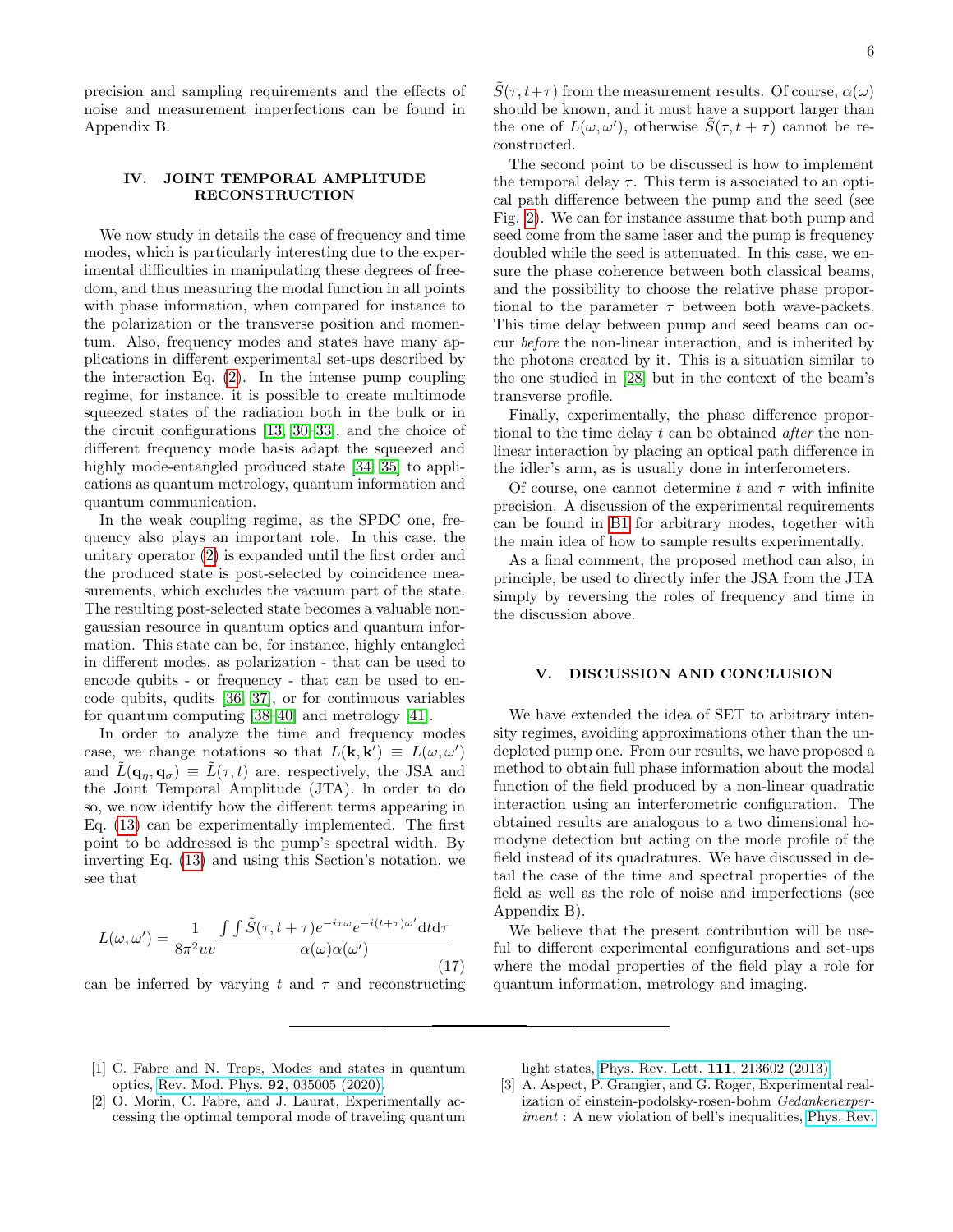Lett. 49[, 91 \(1982\).](https://doi.org/10.1103/PhysRevLett.49.91)

- <span id="page-6-0"></span>[4] S. Francesconi, F. Baboux, A. Raymond, N. Fabre, G. Boucher, A. Lemaˆıtre, P. Milman, M. I. Amanti, and S. Ducci, Engineering two-photon wavefunction and exchange statistics in a semiconductor chip, [Optica](https://doi.org/10.1364/OPTICA.379477) 7, 316 [\(2020\),](https://doi.org/10.1364/OPTICA.379477) [1907.07935.](https://arxiv.org/abs/1907.07935)
- [5] S. P. Walborn, A. N. de Oliveira, S. Pádua, and C. H. Monken, Multimode hong-ou-mandel interference, [Phys.](https://doi.org/10.1103/PhysRevLett.90.143601) Rev. Lett. 90[, 143601 \(2003\).](https://doi.org/10.1103/PhysRevLett.90.143601)
- <span id="page-6-1"></span>[6] L. Sansoni, F. Sciarrino, G. Vallone, P. Mataloni, A. Crespi, R. Ramponi, and R. Osellame, Polarization entangled state measurement on a chip, [Phys. Rev. Lett.](https://doi.org/10.1103/PhysRevLett.105.200503) 105[, 200503 \(2010\).](https://doi.org/10.1103/PhysRevLett.105.200503)
- <span id="page-6-2"></span>[7] L. Lamata and J. Leon, Dealing with entanglement of continuous variables: Schmidt decomposition with discrete sets of orthogonal functions, [J. Opt. B: Quantum](https://doi.org/10.1088/1464-4266/7/8/004) [Semiclass. Opt.](https://doi.org/10.1088/1464-4266/7/8/004) 7, 224 (2005), [quant-ph/0410167.](https://arxiv.org/abs/quant-ph/0410167)
- <span id="page-6-3"></span>[8] J. Donohue, V. Ansari, J. Reháček, Z. Hradil, B. Stoklasa, M. Paúr, L. Sánchez-Soto, and C. Silberhorn, Quantum-limited time-frequency estimation through mode-selective photon measurement, [Phys. Rev. Lett.](https://doi.org/10.1103/PhysRevLett.121.090501) 121[, 090501 \(2018\).](https://doi.org/10.1103/PhysRevLett.121.090501)
- <span id="page-6-4"></span>[9] L. Vaidman, Teleportation of quantum states, [Phys. Rev.](https://doi.org/10.1103/PhysRevA.49.1473) A 49[, 1473 \(1994\).](https://doi.org/10.1103/PhysRevA.49.1473)
- <span id="page-6-5"></span>[10] V. Ansari, B. Brecht, J. Gil-Lopez, J. M. Donohue, J. Řeháček, Z. c. v. Hradil, L. L. Sánchez-Soto, and C. Silberhorn, Achieving the ultimate quantum timing resolution, PRX Quantum 2[, 010301 \(2021\).](https://doi.org/10.1103/PRXQuantum.2.010301)
- <span id="page-6-6"></span>[11] J. Gil-Lopez, Y. S. Teo, S. De, B. Brecht, H. Jeong, C. Silberhorn, and L. L. Sánchez-Soto, Universal compressive tomography in the time-frequency domain, [Op](https://doi.org/10.1364/OPTICA.427645)tica 8[, 1296 \(2021\).](https://doi.org/10.1364/OPTICA.427645)
- [12] C. Polycarpou, K. N. Cassemiro, G. Venturi, A. Zavatta, and M. Bellini, Adaptive detection of arbitrarily shaped ultrashort quantum light states, [Phys. Rev. Lett.](https://doi.org/10.1103/PhysRevLett.109.053602) 109, [053602 \(2012\).](https://doi.org/10.1103/PhysRevLett.109.053602)
- <span id="page-6-7"></span>[13] J. Roslund, R. M. de Araújo, S. Jiang, C. Fabre, and N. Treps, Wavelength-multiplexed quantum networks with ultrafast frequency combs, [Nature Photonics](https://doi.org/10.1038/nphoton.2013.340) 8, 109 [\(2014\).](https://doi.org/10.1038/nphoton.2013.340)
- <span id="page-6-8"></span>[14] K. Zielnicki, K. Garay-Palmett, D. Cruz-Delgado, H. Cruz-Ramirez, M. F. O'Boyle, B. Fang, V. O. Lorenz, A. B. U'Ren, and P. G. Kwiat, Joint spectral characterization of photon-pair sources, [Journal of Modern Optics](https://doi.org/10.1080/09500340.2018.1437228) 65, 1141 (2018), [https://doi.org/10.1080/09500340.2018.1437228.](https://arxiv.org/abs/https://doi.org/10.1080/09500340.2018.1437228)
- <span id="page-6-9"></span>[15] M. Liscidini and J. E. Sipe, Stimulated emission tomography, [Phys. Rev. Lett.](https://doi.org/10.1103/PhysRevLett.111.193602) 111, 193602 (2013).
- <span id="page-6-10"></span>[16] L. A. Rozema, C. Wang, D. H. Mahler, A. Hayat, A. M. Steinberg, J. E. Sipe, and M. Liscidini, Characterizing an entangled-photon source with classical detectors and measurements, Optica 2[, 430 \(2015\).](https://doi.org/10.1364/OPTICA.2.000430)
- <span id="page-6-11"></span>[17] M. A. Ciampini, A. Geraldi, V. Cimini, C. Macchiavello, J. E. Sipe, M. Liscidini, and P. Mataloni, Stimulated emission tomography: beyond polarization, [Opt. Lett.](https://doi.org/10.1364/OL.44.000041) 44[, 41 \(2019\).](https://doi.org/10.1364/OL.44.000041)
- <span id="page-6-12"></span>[18] I. Jizan, B. Bell, L. G. Helt, A. C. Bedoya, C. Xiong, and B. J. Eggleton, Phase-sensitive tomography of the joint spectral amplitude of photon pair sources, [Opt. Lett.](https://doi.org/10.1364/OL.41.004803) 41, [4803 \(2016\).](https://doi.org/10.1364/OL.41.004803)
- <span id="page-6-13"></span>[19] M. Lipka and M. Parniak, Single-photon hologram of a zero-area pulse, [Phys. Rev. Lett.](https://doi.org/10.1103/PhysRevLett.127.163601) 127, 163601 (2021).
- <span id="page-6-14"></span>[20] F. A. Beduini, J. A. Zielińska, V. G. Lucivero, Y. A. de Icaza Astiz, and M. W. Mitchell, Interferometric mea-

surement of the biphoton wave function, [Phys. Rev. Lett.](https://doi.org/10.1103/PhysRevLett.113.183602) 113[, 183602 \(2014\).](https://doi.org/10.1103/PhysRevLett.113.183602)

- [21] K.-K. Park, J.-H. Kim, T.-M. Zhao, Y.-W. Cho, and Y.-H. Kim, Measuring the frequency-time two-photon wavefunction of narrowband entangled photons from cold atoms via stimulated emission, Optica 4[, 1293 \(2017\).](https://doi.org/10.1364/OPTICA.4.001293)
- [22] M. Borghi, Phase-resolved joint spectra tomography of a ring resonator photon pair source using a silicon photonic chip, Opt. Express 28[, 7442 \(2020\).](https://doi.org/10.1364/OE.386139)
- <span id="page-6-15"></span>[23] G. S. Thekkadath, B. A. Bell, R. B. Patel, M. S. Kim, and I. A. Walmsley, Measuring the joint spectral mode of photon pairs using intensity interferometry, [Phys. Rev.](https://doi.org/10.1103/PhysRevLett.128.023601) Lett. 128[, 023601 \(2022\).](https://doi.org/10.1103/PhysRevLett.128.023601)
- <span id="page-6-16"></span>[24] F. A. Domínguez-Serna, A. B. U'Ren, and K. Garay-Palmett, Third-order parametric down-conversion: A stimulated approach, Phys. Rev. A 101[, 033813 \(2020\).](https://doi.org/10.1103/PhysRevA.101.033813)
- <span id="page-6-17"></span>[25] Z. Yang, M. Liscidini, and J. E. Sipe, Spontaneous parametric down-conversion in waveguides: A backward heisenberg picture approach, [Phys. Rev. A](https://doi.org/10.1103/PhysRevA.77.033808) 77, 033808 [\(2008\).](https://doi.org/10.1103/PhysRevA.77.033808)
- <span id="page-6-18"></span>[26] H. P. Yuen, Two-photon coherent states of the radiation field, [Phys. Rev. A](https://doi.org/10.1103/PhysRevA.13.2226) 13, 2226 (1976).
- <span id="page-6-19"></span>[27] A. Eckstein, G. Boucher, A. Lemaître, P. Filloux, I. Favero, G. Leo, J. E. Sipe, M. Liscidini, and S. Ducci, High-resolution spectral characterization of two photon states via classical measurements, [Laser & Photonics Reviews](https://doi.org/https://doi.org/10.1002/lpor.201400057) 8, L76 (2014), [https://onlinelibrary.wiley.com/doi/pdf/10.1002/lpor.201400057.](https://arxiv.org/abs/https://onlinelibrary.wiley.com/doi/pdf/10.1002/lpor.201400057)
- <span id="page-6-20"></span>[28] P. H. Souto Ribeiro, D. P. Caetano, M. P. Almeida, J. A. Huguenin, B. Coutinho dos Santos, and A. Z. Khoury, Observation of image transfer and phase conjugation in stimulated down-conversion, [Phys. Rev. Lett.](https://doi.org/10.1103/PhysRevLett.87.133602) 87, 133602  $(2001)$ .
- <span id="page-6-21"></span>[29] P. H. S. Ribeiro, S. Pádua, and C. H. Monken, Image and coherence transfer in the stimulated down-conversion process, [Phys. Rev. A](https://doi.org/10.1103/PhysRevA.60.5074) 60, 5074 (1999).
- <span id="page-6-22"></span>[30] Z. Yang, M. Jahanbozorgi, D. Jeong, S. Sun, O. Pfister, H. Lee, and X. Yi, A squeezed quantum microcomb on a chip, 12[, 4781 \(2021\).](https://doi.org/10.1038/s41467-021-25054-z)
- [31] M. Pysher, Y. Miwa, R. Shahrokhshahi, R. Bloomer, and O. Pfister, Parallel generation of quadripartite cluster entanglement in the optical frequency comb, [Phys. Rev.](https://doi.org/10.1103/PhysRevLett.107.030505) Lett. **107**[, 030505 \(2011\).](https://doi.org/10.1103/PhysRevLett.107.030505)
- [32] J. Tasker, J. Frazer, G. Ferranti, E. Allen, L. Brunel, S. Tanzilli, V. D'Auria, and J. Matthews, Silicon photonics interfaced with integrated electronics for 9 GHz measurement of squeezed light, Nature Photonics [10.1038/s41566-020-00715-5](https://doi.org/10.1038/s41566-020-00715-5) (2020).
- <span id="page-6-23"></span>[33] S. Yokoyama, R. Ukai, S. C. Armstrong, C. Sornphiphatphong, T. Kaji, S. Suzuki, J.-i. Yoshikawa, H. Yonezawa, N. C. Menicucci, and A. Furusawa, Ultra-large-scale continuous-variable cluster states multiplexed in the time domain, [Nature Photonics](https://doi.org/10.1038/nphoton.2013.287) 7, 982 (2013).
- <span id="page-6-24"></span>[34] O. Pinel, J. Fade, D. Braun, P. Jian, N. Treps, and C. Fabre, Ultimate sensitivity of precision measurements with gaussian quantum light : a multi-modal approach, Phys. Rev. A 85[, 010101 \(2012\),](https://doi.org/10.1103/PhysRevA.85.010101) [1105.2644.](https://arxiv.org/abs/1105.2644)
- <span id="page-6-25"></span>[35] O. Pinel, P. Jian, N. Treps, C. Fabre, and D. Braun, Quantum parameter estimation using general singlemode gaussian states, Phys. Rev. A 88[, 040102 \(2013\).](https://doi.org/10.1103/PhysRevA.88.040102)
- <span id="page-6-26"></span>[36] G. Maltese, M. I. Amanti, F. Appas, G. Sinnl, A. Lemaître, P. Milman, F. Baboux, and S. Ducci, Generation and symmetry control of quantum frequency combs, [npj Quantum Information](https://doi.org/10.1038/s41534-019-0237-9) 6, 13 (2020).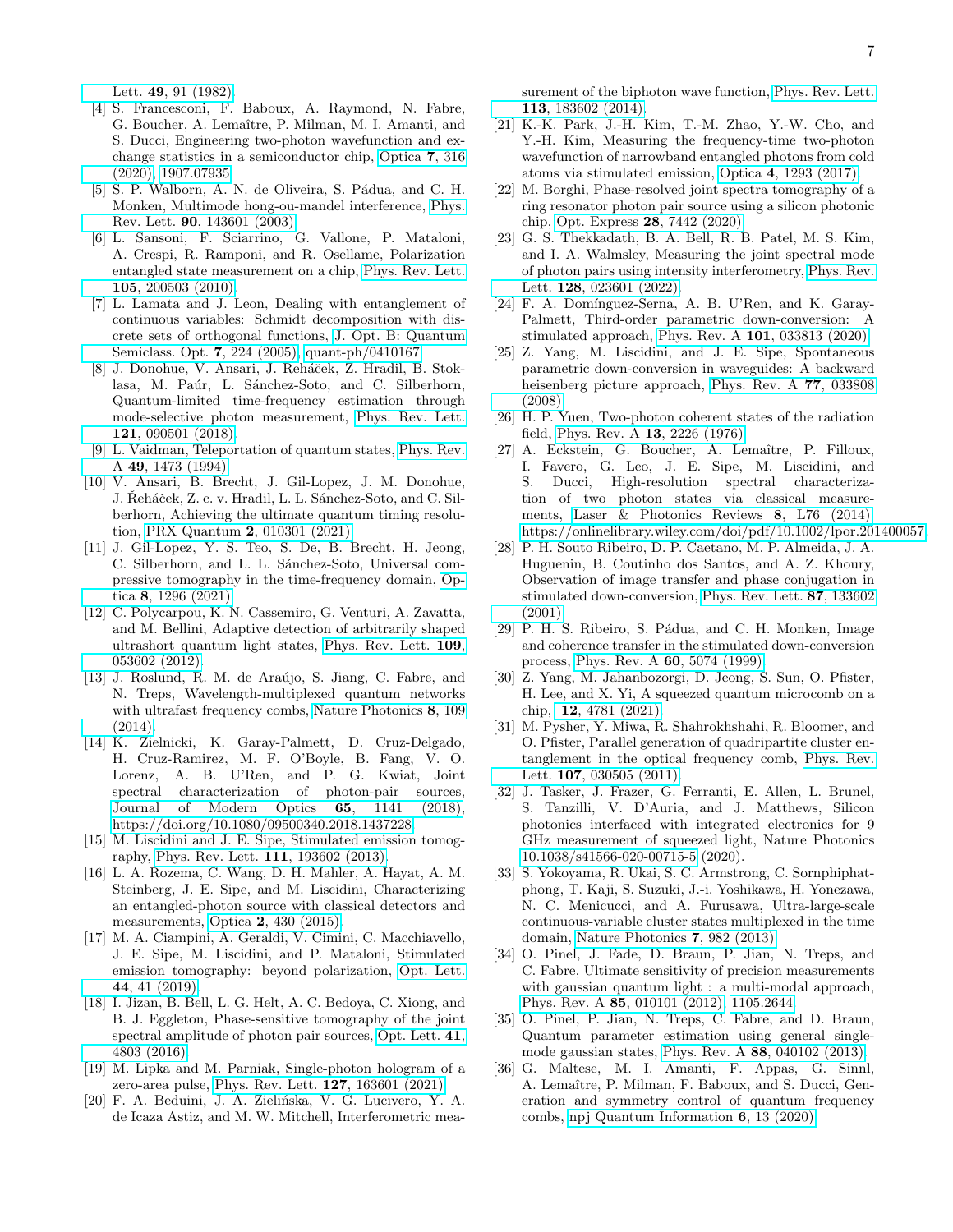- <span id="page-7-0"></span>[37] B. Brecht, D. V. Reddy, C. Silberhorn, and M. G. Raymer, Photon temporal modes: A complete framework for quantum information science, [Phys. Rev. X](https://doi.org/10.1103/PhysRevX.5.041017) 5, 041017 [\(2015\).](https://doi.org/10.1103/PhysRevX.5.041017)
- <span id="page-7-1"></span>[38] N. Fabre, G. Maltese, F. Appas, S. Felicetti, A. Ketterer, A. Keller, T. Coudreau, F. Baboux, M. I. Amanti, S. Ducci, and P. Milman, Generation of a time-frequency grid state with integrated biphoton frequency combs, Phys. Rev. A 102[, 012607 \(2020\).](https://doi.org/10.1103/PhysRevA.102.012607)
- [39] N. Fabre, Quantum information in time-frequency continuous variables, [Quantum information in time](https://tel.archives-ouvertes.fr/tel-03191301)[frequency continuous variables,](https://tel.archives-ouvertes.fr/tel-03191301) Université de Paris (2020).
- <span id="page-7-2"></span>[40] N. Fabre, C. Nous, A. Keller, and P. Milman, Time-frequency as quantum continuous variables, [arXiv:2203.01220 \[quant-ph\] \(2022\),](http://arxiv.org/abs/2203.01220) [2203.01220.](https://arxiv.org/abs/2203.01220)
- <span id="page-7-3"></span>[41] Y. Chen, M. Fink, F. Steinlechner, J. P. Torres, and R. Ursin, Hong-ou-mandel interferometry on a biphoton beat note, 5[, 43 \(2019\).](https://doi.org/10.1038/s41534-019-0161-z)
- <span id="page-7-4"></span>[42] Z. Yang, M. Liscidini, and J. E. Sipe, Spontaneous parametric down-conversion in waveguides: A backward Heisenberg picture approach, Phys. Rev. A 77, 033808 (2008), publisher: American Physical Society.
- <span id="page-7-5"></span>[43] M. Liscidini, L. G. Helt, and J. E. Sipe, Asymptotic fields for a Hamiltonian treatment of nonlinear electromagnetic phenomena, Physical Review A 85, 013833 (2012).

## Appendix A: Quantum field state generated by the nonlinear device

In this appendix we show that the quantum state of the light  $|\psi_{\text{out}}\rangle$  emitted by the non linear device can be written as

<span id="page-7-9"></span>
$$
|\psi_{\text{out}}\rangle = \hat{U} |\psi_{\text{in}}\rangle = e^{\hat{S} - \text{h.c.}} |\psi_{\text{in}}\rangle, \tag{A1}
$$

where  $|\psi_{\text{in}}\rangle$  is the quantum state of the light incident upon the non linear device and where

$$
\hat{S} = \gamma \sum_{\nu,\eta} \int d\vec{k}_1 d\vec{k}_2 L_{\nu,\eta} (\vec{k}_1, \vec{k}_2) \hat{b}^+_{\nu \vec{k}_1} \hat{b}^+_{\eta \vec{k}_2}.
$$

In this last relation, the couple  $(\nu, \vec{k})$  labels a plane wave mode of the field, with wave-vector  $\vec{k}$  and  $\nu = \pm 1$  labels the two orthogonal polarization. The function  $L_{\nu,\eta}(\vec{k}_1,\vec{k}_2)$  which characterizes the state of the emitted field is such that  $\sum_{\nu,\eta} \int d\vec{k}_1 d\vec{k}_2 \Big| L_{\nu,\eta}(\vec{k}_1,\vec{k}_2) \Big|$  $\frac{1}{2}$  ,  $\frac{1}{2}$  ,  $\frac{1}{2}$  ,  $\frac{1}{2}$  ,  $\frac{1}{2}$  ,  $\frac{1}{2}$  ,  $\frac{1}{2}$ <sup>2</sup> = 1. The factor γ can be written as  $\gamma = \chi A$ , where  $\chi$  is a characteristic of the nonlinear device and  $|\chi|^2$  represents the number of photon pair generation per photon of the pump pulse. A is a characteristic of the pump pulse and  $|A|^2$  is the mean number of photons in the pump pulse. Therefore  $|\gamma|^2$  is the total number of photon pairs generated by the pump pulse.

As in Ref. [\[42\]](#page-7-4) or Ref. [\[15\]](#page-6-9), we consider that the device is characterized by a Hamiltonian  $\hat{H}_{\rm L} + \hat{H}_{\rm NL}$ , where  $\hat{H}_{\rm L}$  collects the linear interactions responsible for the propagation and dispersion and  $\hat{H}_{\rm NL}$  collecting the non linear interactions is given by

<span id="page-7-6"></span>
$$
\hat{H}_{\rm NL} = -\left[\sum_{\nu,\eta,\mu} \int d\vec{k}_1 d\vec{k}_2 d\vec{k} S_{\nu\eta\mu} (\vec{k}_1, \vec{k}_2, \vec{k}) \hat{b}^+_{\nu \vec{k}_1} \hat{b}^+_{\eta \vec{k}_2} \hat{a}_{\mu \vec{k}} + \text{h.c.}\right],\tag{A2}
$$

where the function  $S_{\nu\eta\mu}(\vec{k}_1,\vec{k}_2,\vec{k})$  encompasses the non linear coupling and phase matching condition. We proceed as in Ref. [\[42\]](#page-7-4), where only the spontaneous process is considered and we generalize to the stimulated case, where the incident field is not necessarily the vacuum. For the sake of self-contentedness we briefly summarize the methodology which relies on scattering theory and backward propagation. The state  $|\psi_{\text{in}}\rangle$  and  $|\psi_{\text{out}}\rangle$  are scattering states [\[42,](#page-7-4) [43\]](#page-7-5).  $|\psi_{\text{in}}\rangle$  is the field state at  $t = 0$  which develop from  $|\psi(t_-\rangle)$  but considering that the nonlinear device has been removed. That is,  $|\psi_{\text{in}}\rangle = \exp\left(-i\hat{H}_{\text{L}}(0-t_-\right)|\psi(t_-\rangle)$  (throughout this appendix, we consider  $\hbar = 1$ ). In the same way,  $|\psi_{\text{out}}\rangle$  is the state at  $t = 0$  which will develop to  $|\psi(t_+)\rangle$ , without the nonlinear device. That is :  $|\psi(t_+)\rangle = \exp\left(-i\hat{H}_{\rm L}(t_+ - 0)\right)|\psi_{\rm out}\rangle$ . The times  $t_-$  and  $t_+$  are considered as  $t_+ \to \pm \infty$ . In that way, the effect of the nonlinear device is completely described by the transition from  $|\psi_{in}\rangle$  to  $|\psi_{out}\rangle$  at  $t = 0$ .

The relation between the "in" and the "out" states can be written as :

<span id="page-7-7"></span>
$$
|\psi_{\text{out}}\rangle = \lim_{t_{\pm} \to \pm \infty} \hat{U}(t_{+}, t_{-}) |\psi_{\text{in}}\rangle
$$
 (A3)

where  $\hat{U}(t_{+}, t_{-})$  is given by

<span id="page-7-8"></span>
$$
\hat{U}(t_{+},t_{-}) = \exp\left(i\hat{H}_{\mathrm{L}}t_{+}\right)\exp\left(-i\hat{H}(t_{+}-t_{-})\right)\exp\left(-i\hat{H}_{\mathrm{L}}t_{-}\right) \tag{A4}
$$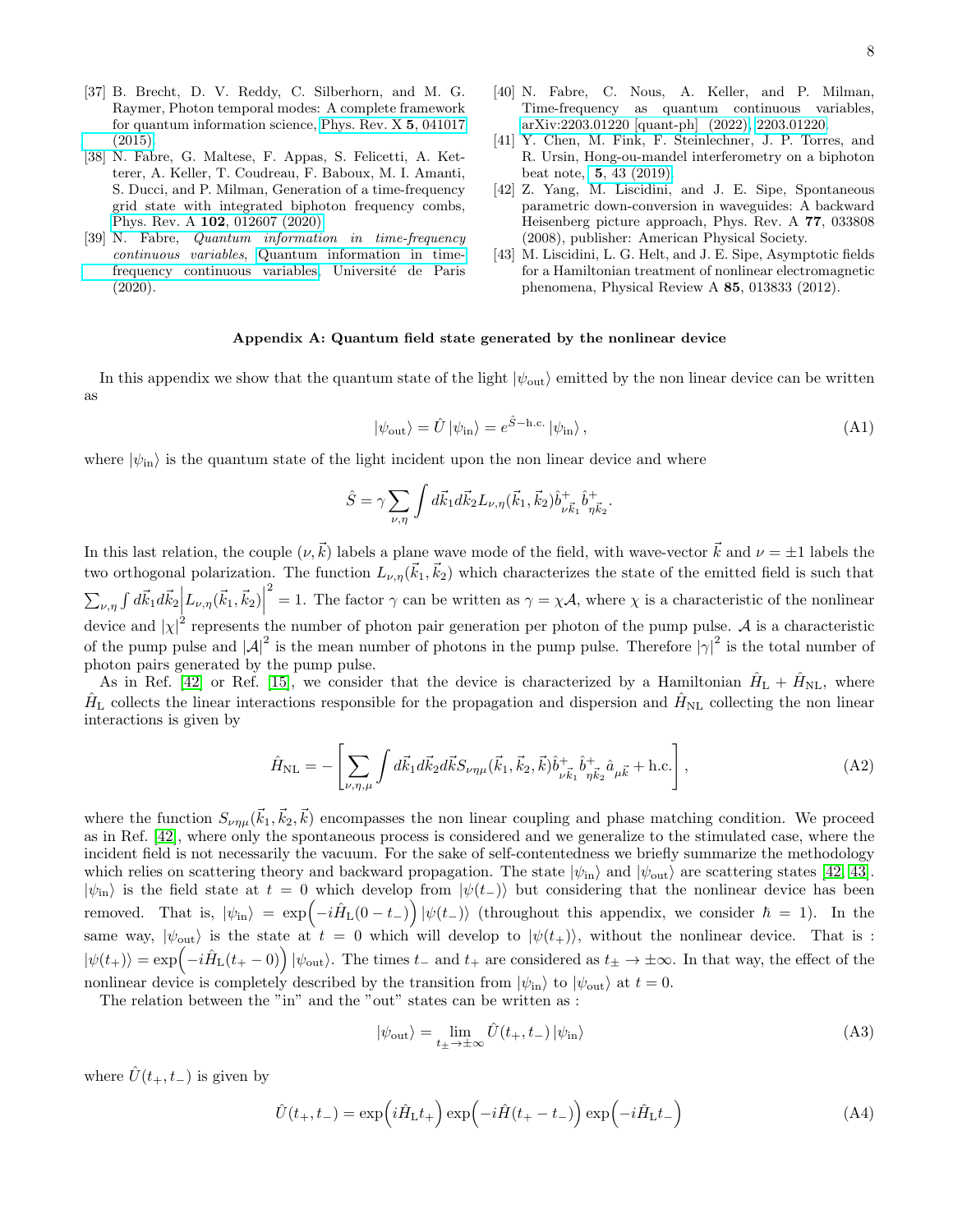The unitary operator  $\hat{U}(t+, t)$ , as a function of t, fulfills the following differential equation,

$$
-i\frac{\partial}{\partial t}\hat{U}(t_+,t) = \hat{U}(t_+,t)\hat{V}(t)
$$
\n(A5)

with

$$
\hat{V}(t)=\exp\Bigl(i\hat{H}_{\rm L}t\Bigr)\hat{H}_{\rm NL}\exp\Bigl(-i\hat{H}_{\rm L}t\Bigr)
$$

Using Eq.  $(A2)$ , we have

<span id="page-8-1"></span>
$$
V(t) = -\left[\sum_{\nu,\eta,\mu} \int d\vec{k}_1 d\vec{k}_2 d\vec{k} S_{\nu\eta\mu}(\vec{k}_1,\vec{k}_2,\vec{k}) \exp\left[-i(\omega_{\mu\vec{k}} - \omega_{\nu\vec{k}_1} - \omega_{\eta\vec{k}_2})t\right] \hat{b}^+_{\nu\vec{k}_1} \hat{b}^+_{\eta\vec{k}_2} \hat{a}_{\mu\vec{k}} + \text{h.c.}\right].
$$
 (A6)

As in ref. [\[42\]](#page-7-4), we will use back-propagation (from  $t_+$  to  $t_-$ ) because our objective is to express expectation value of observables which are written as a function of output modes annihilation and creation operators (at  $t_{+} \to +\infty$ ).

Before starting the calculations, let state the assumptions. We suppose that the function  $S_{\nu\eta\mu}(\vec{k}_1,\vec{k}_2,\vec{k})$  charac-terizing the non linear device in Eq. [\(A2\)](#page-7-6), is non zero only when pump  $(\mu,\vec{k})$ , the signal  $(\nu,\vec{k}_1)$  and the idler  $(\eta,\vec{k}_2)$ modes satisfy the phase matching condition imposed by the nonlinear medium and the device geometry. Furthermore, the following assumptions are in order :

- A1 The pump mode is orthogonal to the other modes, seed, signal and idler. Moreover, the frequency range of the pump mode does not overlap with other modes.
- A2 The seed mode overlaps with the idler mode and is orthogonal to the signal mode.
- A3 The probability to emit a photon pair, per pump photon, is very small.

To obtain  $|\psi_{\text{out}}\rangle$  using Eq. [\(A3\)](#page-7-7), we must specify the state "in" state of the field  $|\psi_{\text{in}}\rangle$ . We consider that before entering in the nonlinear device the state of the field is well described by a coherent state, corresponding to the pump and the seed pulse. Because of assumptions A1 and A2 we can write the "in" state as  $|\psi_{\rm in}\rangle = |\psi_p\rangle \otimes |\psi_s\rangle$ , where  $|\psi_p\rangle$ refers to the pump pulse coherent state and  $|\psi_s\rangle$  to the seed coherent pulse. To describe the field states corresponding to the pump pulse, we first define the creation operator  $A[f_p]^+$  as :

$$
\hat{A}^+[f_p] = \sum_{\mu} \int f_p(\mu, \vec{k}) \hat{a}^+_{\mu, \vec{k}} d\vec{k}
$$
 (A7)

where the function  $f_p(\mu, \vec{k})$  characterizes the mode of the pump and is normalized as  $\sum_{\mu} \int \left| f_p(\mu, \vec{k}) \right|$  $\overrightarrow{dk} = 1$ . The "in" field state  $|\psi_p\rangle$  corresponding to the pump pulse is then written as  $|\psi_p\rangle = D[\mathcal{A}, f_p]$  |vac), where the displacement operator  $D[\mathcal{A}, f_p]$  is defined as:

$$
D[\mathcal{A}, f_p] = \exp\left(\mathcal{A}A^+[f_p] - \text{h.c.}\right)
$$

and  $|\mathcal{A}|^2$  is the mean number of photon in the mode  $f_p$ , that is  $\langle \psi_p | \sum_{\mu} \int a_{\mu \vec{k}}^{\dagger} a_{\mu \vec{k}} d\vec{k} | \psi_p \rangle = |\mathcal{A}|^2$ .

The seed pulse coherent state  $|\psi_s\rangle$  is defined in the same way but with the help of the normalized mode function  $f_s(\mu,\vec{k})$ , and the corresponding displacement operator  $D[\mathcal{B}, f_s]$  as  $|\psi_s\rangle = D[\mathcal{B}, f_s]$  |vac), where :

$$
D[\mathcal{B}, f_s] = \exp (\mathcal{B}B^+[f_s] - \text{h.c.}) .
$$

The creation operator  $B^+[f_s]$  is defined as in Eq. [\(A8\)](#page-8-0) but replacing  $f_p$  by  $f_s$ :

<span id="page-8-0"></span>
$$
B^{+}[f_s] = \sum_{\mu} \int f_s(\mu, \vec{k}) b^{+}_{\mu, \vec{k}} d\vec{k}
$$
 (A8)

We have used the notation  $b^+_{\mu,\vec{k}}$  for the creation operators to remember that they commute with the annihilation operator  $a_{\mu, \vec{k}}$  because the support of the function  $f_s$  and  $f_p$  are orthogonal,  $\sum_{\mu} \int d\vec{k} f_s^*(\mu, \vec{k}) f_p(\mu, \vec{k}) = 0$ , by assumption A1.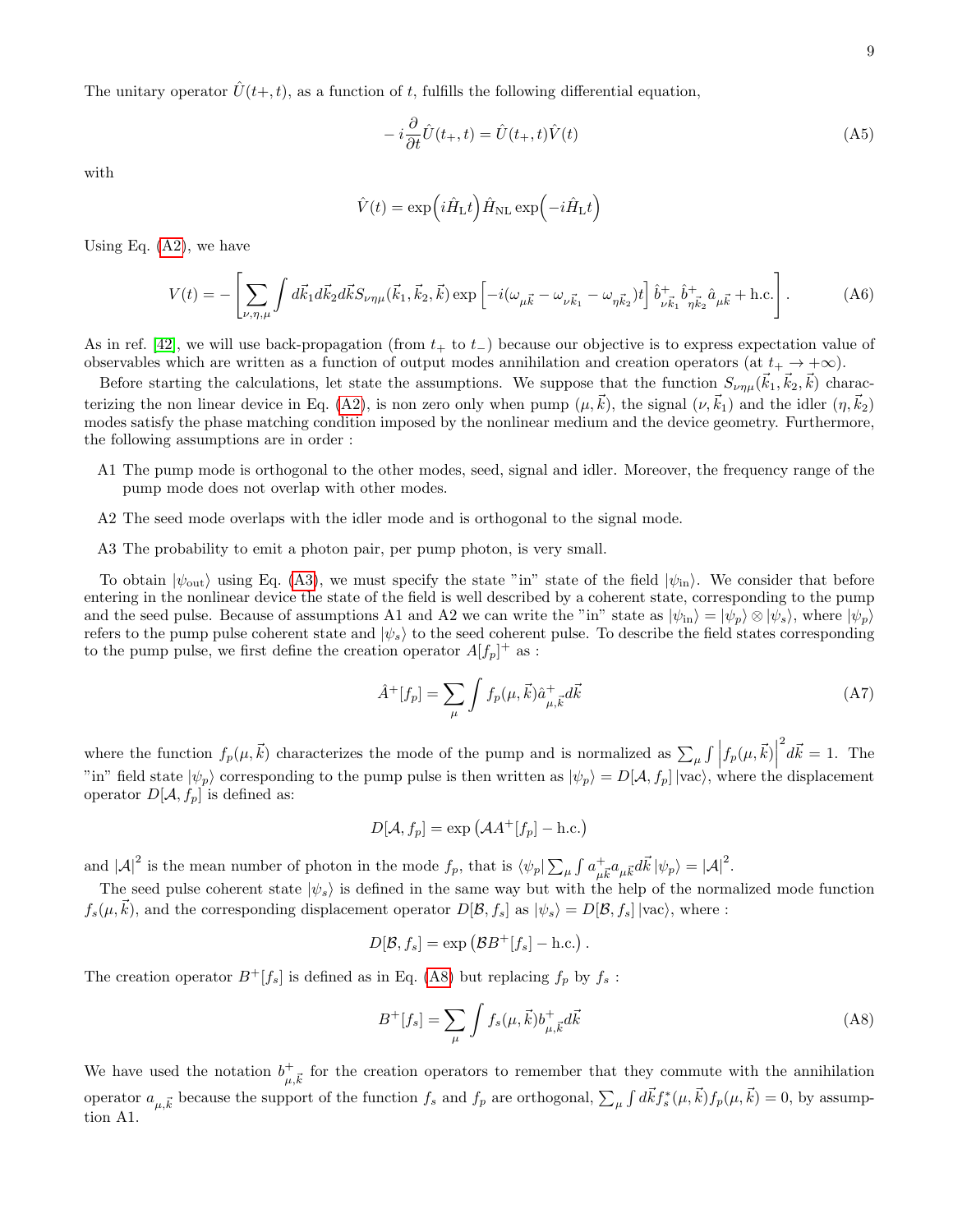Finally, the "in" state is thus written as:

$$
|\psi_{\rm in}\rangle = D[\mathcal{A}, f_p] \otimes D[\mathcal{B}, f_s] |{\rm vac}\rangle. \tag{A9}
$$

Setting  $\mathcal{B} = 0$  gives the spontaneous parametric conversion process and when  $\mathcal{B} \neq 0$  the stimulated process is considered.

To calculate the "out" state we follow the work by Yang et al. in [\[42\]](#page-7-4). Let's define two operators:

<span id="page-9-3"></span><span id="page-9-0"></span>
$$
K_a = \mathcal{A}A^+[f_p]; \quad K_b = \mathcal{B}B^+[f_s]
$$
\n
$$
(A10)
$$

then

$$
|\psi_{\text{out}}\rangle = U(t_{+}, t_{-})e^{K_{a}-h.c.}e^{K_{b}-h.c.}|\text{vac}\rangle = U(t_{+}, t_{-})e^{K_{a}-h.c.}e^{K_{b}-h.c.}U^{\dagger}(t_{+}, t_{-})|\text{vac}\rangle
$$
  
=  $e^{\overline{K}_{a}(t_{-})-h.c.}e^{\overline{K}_{b}(t_{-})-h.c.}|\text{vac}\rangle$  (A11)

where

<span id="page-9-1"></span>
$$
\hat{\overline{K}}_{a(b)}(t) = \hat{U}(t_{+}, t)\hat{K}_{a(b)}\hat{U}^{\dagger}(t_{+}, t)
$$
\n(A12)

and the second equality in Eq. [\(A11\)](#page-9-0) follows from the fact that  $H_L |\text{vac}\rangle = H_{NL} |\text{vac}\rangle = 0$ .

The back-propagated operator  $\hat{K}_{a(b)}(t)$  satisfies :

<span id="page-9-2"></span>
$$
i\frac{d\hat{\overline{K}}_{a(b)}(t)}{dt} = [\hat{\overline{K}}_{a(b)}(t), \hat{\overline{V}}(t)]
$$
\n(A13)

where  $\hat{\overline{V}}(t) = \hat{U}(t_{+}, t)\hat{V}(t)\hat{U}^{\dagger}(t_{+}, t)$ . Using Eq. [\(A4\)](#page-7-8), Eq. [\(A2\)](#page-7-6) and Eq. [\(A6\)](#page-8-1), it can be written as

$$
\hat{\overline{V}}(t) = -\left[\sum_{\nu,\eta,\mu} \int d\vec{k}_{1} d\vec{k}_{2} d\vec{k} S_{\nu\eta\mu}(\vec{k}_{1},\vec{k}_{2},\vec{k}) \exp\left[-i(\omega_{\mu\vec{k}} - \omega_{\nu\vec{k}_{1}} - \omega_{\eta\vec{k}_{2}})t\right] \hat{\overline{b}}_{\nu\vec{k}_{1}}^{+}(t) \hat{\overline{b}}_{\eta\vec{k}_{2}}^{+}(t) \hat{\overline{a}}_{\mu\vec{k}}(t) + \text{h.c.}\right]
$$
(A14)

where the bar above an operator means its back-propagation as in Eq. [\(A12\)](#page-9-1). In the following, it is convenient to distinguish the pump and seed modes annihilation operators as  $c_{\mu,\vec{k}}$  and  $d_{\mu,\vec{k}}$  respectively. In the following calculation the commutators of these operators can be considered as zero, that is  $[c_{\mu,\vec{k}}, d_{\eta,\vec{k}'}] = [c_{\mu,\vec{k}}^+, d_{\eta,\vec{k}'}] = 0$ , because the ranges of  $\vec{k}$  and  $\vec{k}'$  will never overlap. With this notation  $\overline{V}(t)$  can be rewritten as

$$
\hat{\overline{V}}(t) = -\left[\sum_{\nu,\eta,\mu} \int d\vec{k}_{1} d\vec{k}_{2} d\vec{k} S_{\nu\eta\mu}(\vec{k}_{1},\vec{k}_{2},\vec{k}) \exp\left[-i(\omega_{\mu\vec{k}} - \omega_{\nu\vec{k}_{1}} - \omega_{\eta\vec{k}_{2}})t\right] \hat{\overline{b}}_{\nu\vec{k}_{1}}^{+}(t) \hat{\overline{b}}_{\eta\vec{k}_{2}}^{+}(t) \hat{\overline{c}}_{\mu\vec{k}}(t) + \text{h.c.}\right]
$$
\n
$$
-\left[\sum_{\nu,\eta,\mu} \int d\vec{k}_{1} d\vec{k}_{2} d\vec{k} S_{\nu\eta\mu}(\vec{k}_{1},\vec{k}_{2},\vec{k}) \exp\left[-i(\omega_{\mu\vec{k}} - \omega_{\nu\vec{k}_{1}} - \omega_{\eta\vec{k}_{2}})t\right] \overline{b}_{\nu\vec{k}_{1}}^{+}(t) \hat{\overline{b}}_{\eta\vec{k}_{2}}^{+}(t) \hat{\overline{d}}_{\mu\vec{k}}(t) + \text{h.c.}\right]
$$
\n(A15)

The back-propagated creation and annihilation operators all fulfill the same differential equation as the one fulfilled by  $K(t)$  given in Eq. [\(A13\)](#page-9-2). In addition, in the integral we have the following commutation relations (see rules A1 and A2)

$$
\begin{split} [\hat{\bar{c}}_{\mu\vec{k}}(t),\hat{\bar{b}}_{\nu\vec{k}_{1}}^{\dagger}(t)]=[\hat{\bar{c}}_{\mu\vec{k}}^{\dagger}(t),\hat{\bar{b}}_{\nu\vec{k}_{1}}^{\dagger}(t)]=[\hat{\bar{c}}_{\mu\vec{k}}(t),\hat{\bar{b}}_{\eta\vec{k}_{2}}^{\dagger}(t)]=[\hat{\bar{c}}_{\mu\vec{k}}^{\dagger}(t),\hat{\bar{b}}_{\eta\vec{k}_{2}}^{\dagger}(t)]=0\\ [\hat{\bar{d}}_{\mu\vec{k}}(t),\hat{\bar{b}}_{\nu\vec{k}_{1}}^{\dagger}(t)]=[\hat{\bar{d}}_{\mu\vec{k}}^{\dagger}(t),\hat{\bar{b}}_{\nu\vec{k}_{1}}^{\dagger}(t)]=0 \end{split} \tag{A16}
$$

The overlap of the seed mode with the idler mode can be characterized by an overlap function  $f(\vec{k})$  as:

$$
[\dot{\overline{d}}_{\mu\vec{k}}^+(t), \dot{\overline{b}}_{\eta\vec{k}'}(t)] = f(\vec{k})\delta(\vec{k} - \vec{k}')\delta_{\mu\eta}
$$
\n(A17)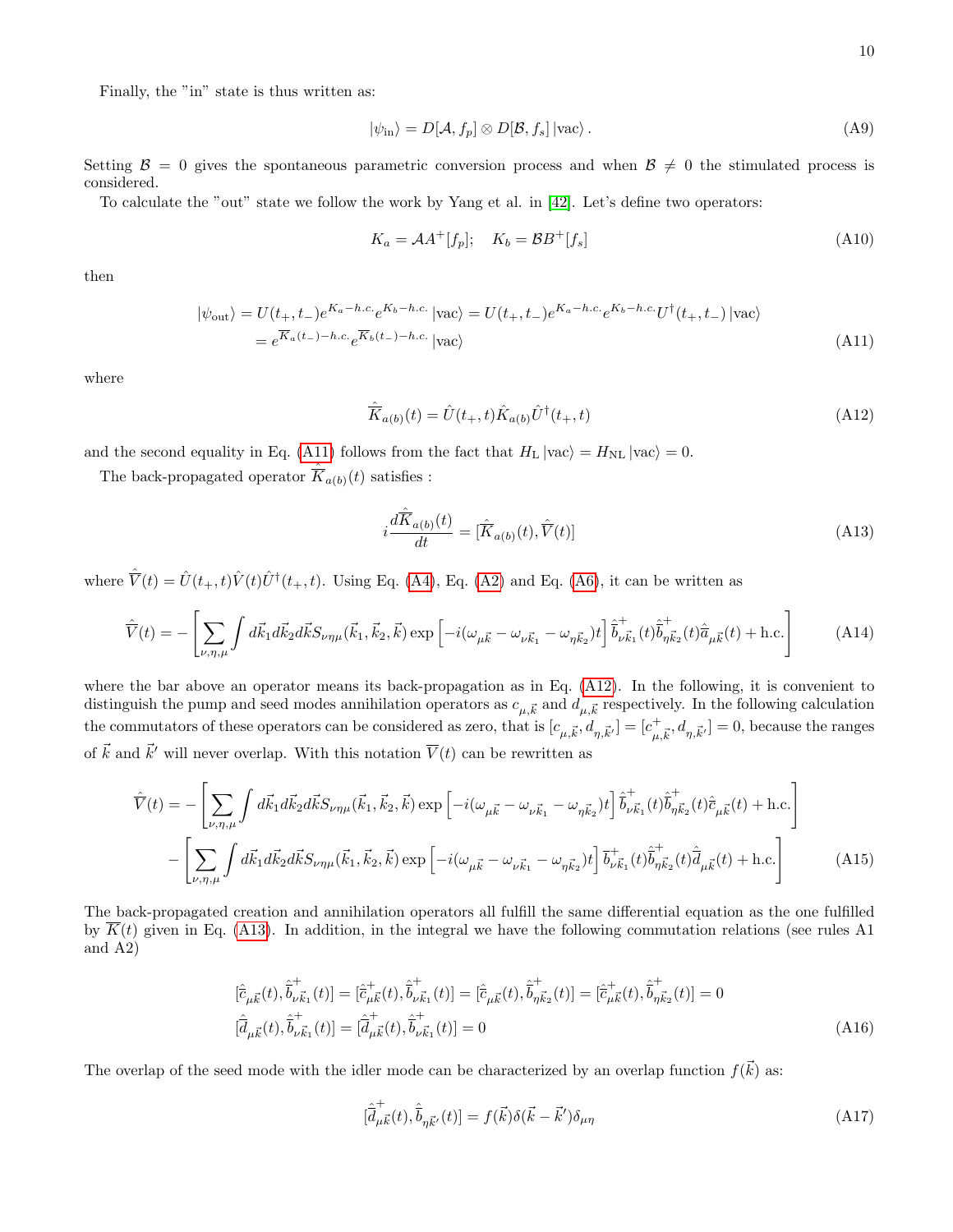Therefore, the differential equations fulfilled by  $\hat{\bar{c}}^+_{\mu\vec{k}}(t)$ ,  $\hat{\bar{d}}^+_{\mu}$  $\frac{1}{\mu \vec{k}}(t)$  and  $\hat{\vec{b}}_{\mu\nu}^+$  $_{\mu \vec{k}}(t)$  are

$$
i\frac{d}{dt}\hat{\vec{c}}_{\mu\vec{k}}^{+}(t) = \sum_{\nu,\eta} \int d\vec{k}_{1}d\vec{k}_{2}S_{\nu\eta\mu}(\vec{k}_{1},\vec{k}_{2},\vec{k}) \exp\left[-i(\omega_{\mu\vec{k}}-\omega_{\nu\vec{k}_{1}}-\omega_{\eta\vec{k}_{2}})t\right] \hat{\vec{b}}_{\nu\vec{k}_{1}}^{+}(t)\hat{\vec{b}}_{\eta\vec{k}_{2}}^{+}(t)
$$
(A18)  
\n
$$
i\frac{d}{dt}\vec{a}_{\mu\vec{k}}^{+}(t) = f(\vec{k})\sum_{\nu,\mu'} \int d\vec{k}_{1}d\vec{k}'S_{\nu\mu\mu'}^{*}(\vec{k}_{1},\vec{k},\vec{k}') \exp\left[i(\omega_{\mu\vec{k}'}-\omega_{\nu\vec{k}_{1}}-\omega_{\mu\vec{k}})t\right] \hat{\vec{c}}_{\mu\vec{k}'}^{+}(t)\hat{\vec{b}}_{\nu\vec{k}_{1}}(t)
$$
  
\n
$$
+ f(\vec{k})\sum_{\nu,\mu'} \int d\vec{k}_{1}d\vec{k}'S_{\nu\mu\mu'}^{*}(\vec{k}_{1},\vec{k},\vec{k}') \exp\left[i(\omega_{\mu'\vec{k}'}-\omega_{\nu\vec{k}_{1}}-\omega_{\mu\vec{k}})t\right] \hat{\vec{d}}_{\mu\vec{k}'}^{+}(t)\hat{\vec{b}}_{\nu\vec{k}_{1}}(t)
$$
  
\n
$$
+ \sum_{\nu,\eta} \int d\vec{k}_{1}d\vec{k}_{2}S_{\nu\eta\mu}(\vec{k}_{1},\vec{k}_{2},\vec{k}) \exp\left[-i(\omega_{\mu\vec{k}}-\omega_{\nu\vec{k}_{1}}-\omega_{\eta\vec{k}_{2}})t\right] \hat{\vec{b}}_{\nu\vec{k}_{1}}^{+}(t)\hat{\vec{b}}_{\eta\vec{k}_{2}}^{+}(t)
$$
(A19)  
\n
$$
i\frac{d}{dt}\hat{\vec{b}}_{\nu\vec{k}_{1}}^{+}(t) = \sum_{\eta,\mu} \int d\vec{k}d\vec{k}_{2}\left(S_{\nu\eta\mu}^{*}(\vec{k}_{1},\vec{k}_{2},\vec{k}) + S_{\eta\nu\mu}^{*}(\vec{k}_{2},\vec{k}_{1},\vec{k})\right) \exp\left[i(\omega_{\mu\vec{k}}-\omega
$$

In principle, solving these differential equations with the initial conditions  $\hat{\vec{a}}_{\mu}^+$  $\frac{1}{\mu \vec{k}}(t_+) = \hat{d}^+_{\mu \vec{k}}, \hat{\bar{c}}^+_{\mu \vec{k}}(t_+) = \hat{c}^+_{\mu \vec{k}} \text{ and } \hat{\bar{b}}^+_{\mu \vec{k}}$  $_{\mu \vec{k}}(t_{+}) =$  $\hat{b}^+_{\mu\vec{k}}$  allows to compute  $\hat{K}_{a(b)}(t_-)$  defined by Eqs. [\(A12\)](#page-9-1) and [\(A10\)](#page-9-3) and then  $|\psi_{\text{out}}\rangle$  by Eq. [\(A11\)](#page-9-0). Indeed,

<span id="page-10-4"></span><span id="page-10-3"></span><span id="page-10-1"></span><span id="page-10-0"></span>
$$
\hat{\overline{K}}_a(t_{-}) = \mathcal{A} \sum_{\mu} \int d\vec{k} f_p(\mu, \vec{k}) \hat{\overline{c}}^+_{\mu \vec{k}}(t_{-}); \quad \hat{\overline{K}}_b(t_{-}) = \mathcal{B} \sum_{\mu} \int d\vec{k} f_s(\mu, \vec{k}) \hat{\overline{d}}^+_{\mu \vec{k}}(t_{-})
$$
\n(A21)

Using assumption  $[A3]$ , as in Ref.  $[42]$  we solve the differential Eqs.  $(A18) (A19)$  $(A18) (A19)$  $(A18) (A19)$  at first order in V with time dependent perturbation theory. We obtain

$$
\hat{\vec{c}}_{\mu\vec{k}}^{+}(t_{-}) \simeq \hat{c}_{\mu\vec{k}}^{+} + \frac{1}{i} \sum_{\nu,\eta} \int d\vec{k}_{1} d\vec{k}_{2} S_{\nu\eta\mu}(\vec{k}_{1}, \vec{k}_{2}, \vec{k}) \left[ \int_{t_{+}}^{t_{-}} \exp\left[ -i(\omega_{\mu\vec{k}} - \omega_{\nu\vec{k}_{1}} - \omega_{\eta\vec{k}_{2}})t \right] dt \right] b_{\nu\vec{k}_{1}}^{+} b_{\eta\vec{k}_{2}}^{+} \tag{A22}
$$
\n
$$
\hat{\vec{d}}_{\eta\vec{k}}^{+}(t_{-}) \simeq \hat{d}_{\mu\vec{k}}^{+} + \frac{1}{i} f(\vec{k}) \sum_{\nu,\mu'} \int d\vec{k}_{1} d\vec{k}' S_{\nu\mu\mu'}^{*}(\vec{k}_{1}, \vec{k}, \vec{k}') \left[ \int_{t_{+}}^{t_{-}} \exp\left[ i(\omega_{\mu'\vec{k}'} - \omega_{\nu\vec{k}_{1}} - \omega_{\mu\vec{k}})t \right] dt \right] \hat{c}_{\mu'\vec{k}'}^{+} \hat{b}_{\nu\vec{k}_{1}}^{+} + \frac{1}{i} f(\vec{k}) \sum_{\nu,\mu'} \int d\vec{k}_{1} d\vec{k}' S_{\nu\mu\mu'}^{*}(\vec{k}_{1}, \vec{k}, \vec{k}') \left[ \int_{t_{+}}^{t_{-}} \exp\left[ i(\omega_{\mu'\vec{k}'} - \omega_{\nu\vec{k}_{1}} - \omega_{\mu\vec{k}})t \right] dt \right] \hat{d}_{\mu'\vec{k}'}^{+} \hat{b}_{\nu\vec{k}_{1}}^{+} + \frac{1}{i} \sum_{\nu,\eta} \int d\vec{k}_{1} d\vec{k}_{2} S_{\nu\eta\mu}(\vec{k}_{1}, \vec{k}_{2}, \vec{k}) \left[ \int_{t_{+}}^{t_{-}} \exp\left[ -i(\omega_{\mu\vec{k}} - \omega_{\nu\vec{k}_{1}} - \omega_{\eta\vec{k}_{2}})t \right] dt \right] \hat{b}_{\nu\vec{k}_{1}}^{+} \hat{b}_{\eta\vec{k}_{2}}^{+} \tag{A23}
$$

where all the operators appearing on the right side of the equality are taken at time  $t = t_{+}$ .

We note that the operator  $\overline{d}_{n\vec{k}}^+(t-)$  will be applied to the vacuum, therefore the second and third term of Eq. [\(A23\)](#page-10-2) don't give any contribution.

The last term of Eq. [\(A23\)](#page-10-2) will give a non zero contribution only for frequencies  $\omega_{\mu\vec{k}}$  in the range of the pump frequencies (this is a property of function  $S_{\nu\eta\mu}(\vec{k}_1,\vec{k}_2,\vec{k})$ ). But at the end, the operator  $\overline{d}_{\eta\vec{k}}^+(t-)$  will be used in the integral of Eq. [\(A21\)](#page-10-3) defining  $\overline{K}_b(t_{-})$ , where the effective range of integration is limited by the support of the function  $f_s(\mu, k)$  defining the seed mode. Because of hypothesis A1 this range does not overlap with the one of the pump. The resulting integral is therefore zero. Therefore, we obtain that  $\overline{d}_{\eta\vec{k}}^+(t-) = d_{\mu\vec{k}}^+$  and

<span id="page-10-2"></span>
$$
\hat{c}_{\mu\vec{k}}^{+}(t_{-}) \simeq \hat{c}_{\mu\vec{k}}^{+} + \frac{2\pi}{i} \sum_{\nu,\eta} \int d\vec{k}_{1} d\vec{k}_{2} S_{\nu\eta\mu}(\vec{k}_{1}, \vec{k}_{2}, \vec{k}) \delta(\omega_{\mu\vec{k}} - \omega_{\nu\vec{k}_{1}} - \omega_{\eta\vec{k}_{2}}) \hat{b}_{\nu\vec{k}_{1}}^{+} \hat{b}_{\eta\vec{k}_{2}}^{+} \tag{A24}
$$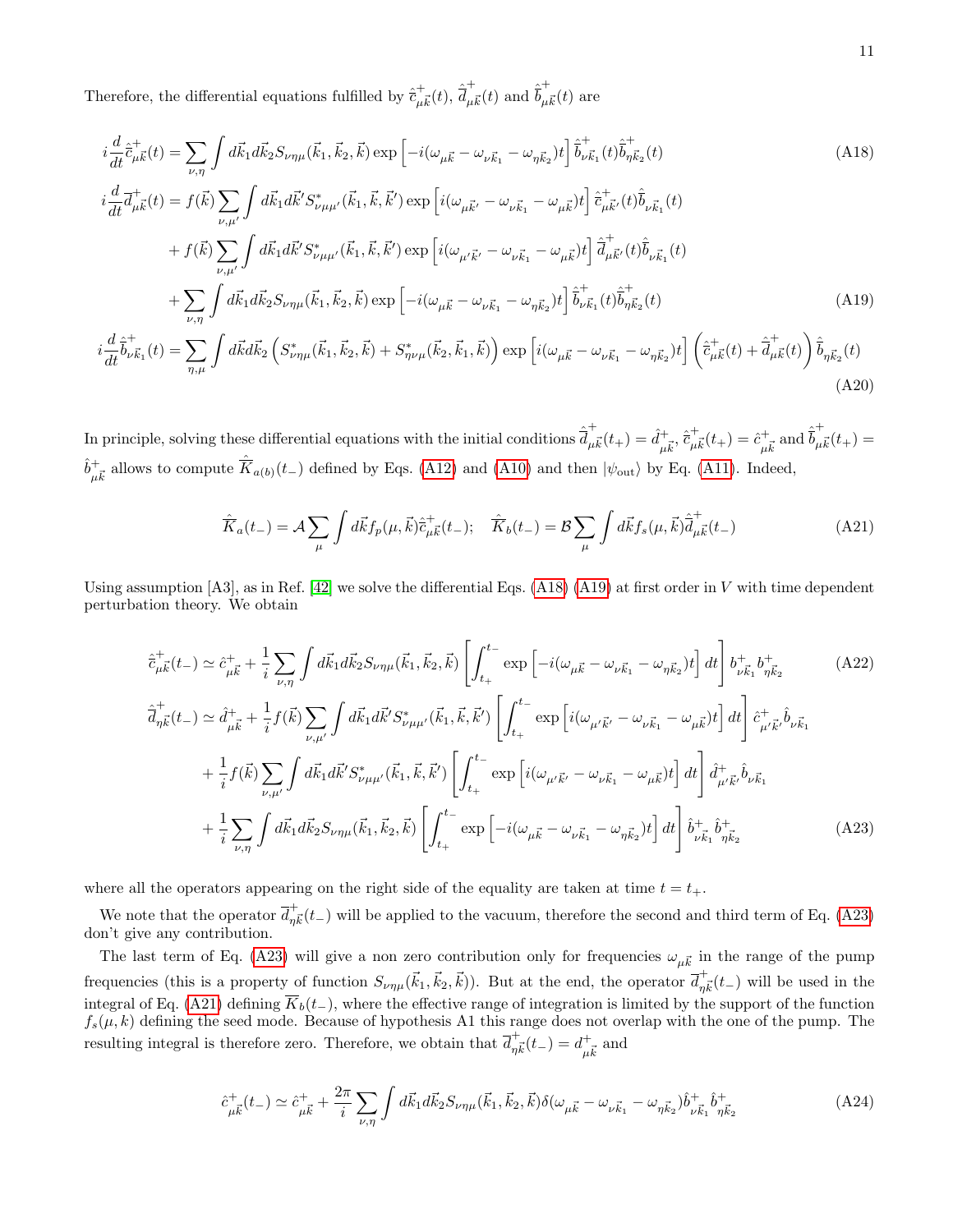Finally, we obtain the expected result for  $|\psi_{\text{out}}\rangle$ :

$$
|\psi_{\text{out}}\rangle = \exp\left(\mathcal{A}\sum_{\mu} \int d\vec{k} f_p(\mu, \vec{k}) \hat{c}^+_{\mu \vec{k}} - \text{h.c..}\right) |\text{vac}\rangle \otimes
$$
  

$$
\exp\left[\left(\mathcal{A}\chi \sum_{\nu, \eta} \int d\vec{k}_1 d\vec{k}_2 L_{\nu, \eta}(\vec{k}_1, \vec{k}_2) \hat{b}^+_{\nu \vec{k}_1} \hat{b}^+_{\eta \vec{k}_2} - \text{h.c..}\right)\right] \exp\left(\mathcal{B}\sum_{\mu} \int d\vec{k} f_s(\mu, \vec{k}) \hat{d}^+_{\mu \vec{k}} - \text{h.c..}\right) |\text{vac}\rangle \tag{A25}
$$

where we have defined the normalized function  $L_{\nu,\eta}(\vec{k}_1, \vec{k}_2)$  as

$$
L_{\nu,\eta}(\vec{k}_1, \vec{k}_2) = -\frac{2\pi i}{\chi} \sum_{\mu} \int d\vec{k} f_p(\mu, \vec{k}) S_{\nu\eta\mu}(\vec{k}_1, \vec{k}_2, \vec{k}) \delta(\omega_{\mu \vec{k}} - \omega_{\nu \vec{k}_1} - \omega_{\eta \vec{k}_2})
$$
(A26)

with  $\chi$  a normalization factor defined as

$$
\chi = 2\pi \left( \sum_{\nu,\eta} \int d\vec{k}_{1} d\vec{k}_{2} \left| \sum_{\mu} \int d\vec{k} f_{p}(\mu, \vec{k}) S_{\nu\eta\mu}(\vec{k}_{1}, \vec{k}_{2}, \vec{k}) \delta(\omega_{\mu \vec{k}} - \omega_{\nu \vec{k}_{1}} - \omega_{\eta \vec{k}_{2}}) \right|^{2} \right)^{\frac{1}{2}}, \tag{A27}
$$

such that

$$
\sum_{\nu,\eta} \int d\vec{k}_1 d\vec{k}_2 \Big| L_{\nu,\eta}(\vec{k}_1, \vec{k}_2) \Big|^2 = 1.
$$

 $|\chi|^2$  is the probability of a photon pair generation per pump pulse photon in mode  $f_p(\mu, \vec{k})$ . Thus,  $|\chi A|^2$  is the total number of generated pairs of photon. We thus can identify the coefficient  $\gamma$  in main text (see also Eq. [\(A1\)](#page-7-9)) to the product  $\chi A$ . We stress out that the validity of perturbation expansion (Eq. [\(A22\)](#page-10-4) and Eq. [\(A23\)](#page-10-2)) is independent of the intensities  $|\mathcal{A}|^2$  and  $|\mathcal{B}|^2$  of the pump and the seed respectively. It relies only on the smallness of  $|\chi|^2$  (assumption  $[A3]$ .

### Appendix B: Noise

We now discuss possible measurement imperfections. For this, we'll consider two independent sources of imperfections : the first one can be seen as noise in the  $q_i$  variables, and may have different physical origins depending on the considered set-up. For example, when measuring the spectral properties of photons,  $q \equiv t$ , which is an optical path delay that is centered around some value, say,  $\tau$  with a distribution  $P(\tau + \delta \tau)$ , where  $\delta \tau$  is distributed around  $\tau$ . The second one concerns the intrinsic discreteness of physical apparatuses, which means that the parameter q varies in finite steps, and  $\mathbf{q}_{i+1} = \mathbf{q}_i + \Delta \mathbf{q}$ . Taking again as an example the case of spectral measurement, this would correspond to the minimum path difference between the interfering pulses.

We'll start by discussing the first case, that can be modeled as a random phase in the argument of, say, [\(14\)](#page-4-2), as follows:

<span id="page-11-0"></span>
$$
\int \int \int \int L(\mathbf{k}, \mathbf{k}') e^{i\mathbf{k}(\mathbf{q}_{\eta} + \delta \mathbf{q}_{\eta})} e^{i\mathbf{k}'(\mathbf{q}_{\eta} + \delta \mathbf{q}_{\eta})} e^{i\mathbf{k}'(\mathbf{q}_{\sigma} + \delta \mathbf{q}_{\sigma})} P(\delta \mathbf{q}_{\eta}) P(\delta \mathbf{q}_{\sigma}) d\mathbf{k} d\mathbf{k}' d\delta \mathbf{q}_{\sigma} d\delta \mathbf{q}_{\eta}, \tag{B1}
$$

where  $P(\delta \mathbf{q}_{\alpha})$  is a distribution. We can for instance consider it as a Gaussian function, with  $P(\delta \mathbf{q}_{\alpha}) = N e^{-\frac{\delta \mathbf{q}_{\alpha}^2}{\Delta_{\alpha}}}$ . In this case, Eq. [\(B1\)](#page-11-0) can be easily computed, leading to:

<span id="page-11-1"></span>
$$
\int \int L(\mathbf{k}, \mathbf{k}') e^{i\mathbf{k}\mathbf{q}_\eta} e^{i\mathbf{k}'\mathbf{q}_\eta} e^{i\mathbf{k}'\mathbf{q}_\sigma} e^{-(\mathbf{k}+\mathbf{k}')^2 \Delta_\eta} e^{-\mathbf{k}'^2 \Delta_\sigma} d\mathbf{k} d\mathbf{k}'. \tag{B2}
$$

The expression above sets a relationship between the frequency range that can be detected and the precision of the measurement, since the widths  $\Delta_{\eta}^{-1}$  and  $\Delta_{\sigma}^{-1}$  are the cut-off frequencies, setting an effective width to the integral [\(B2\)](#page-11-1). This is the usual condition observed in interferometric detection and can be met in different set-ups.